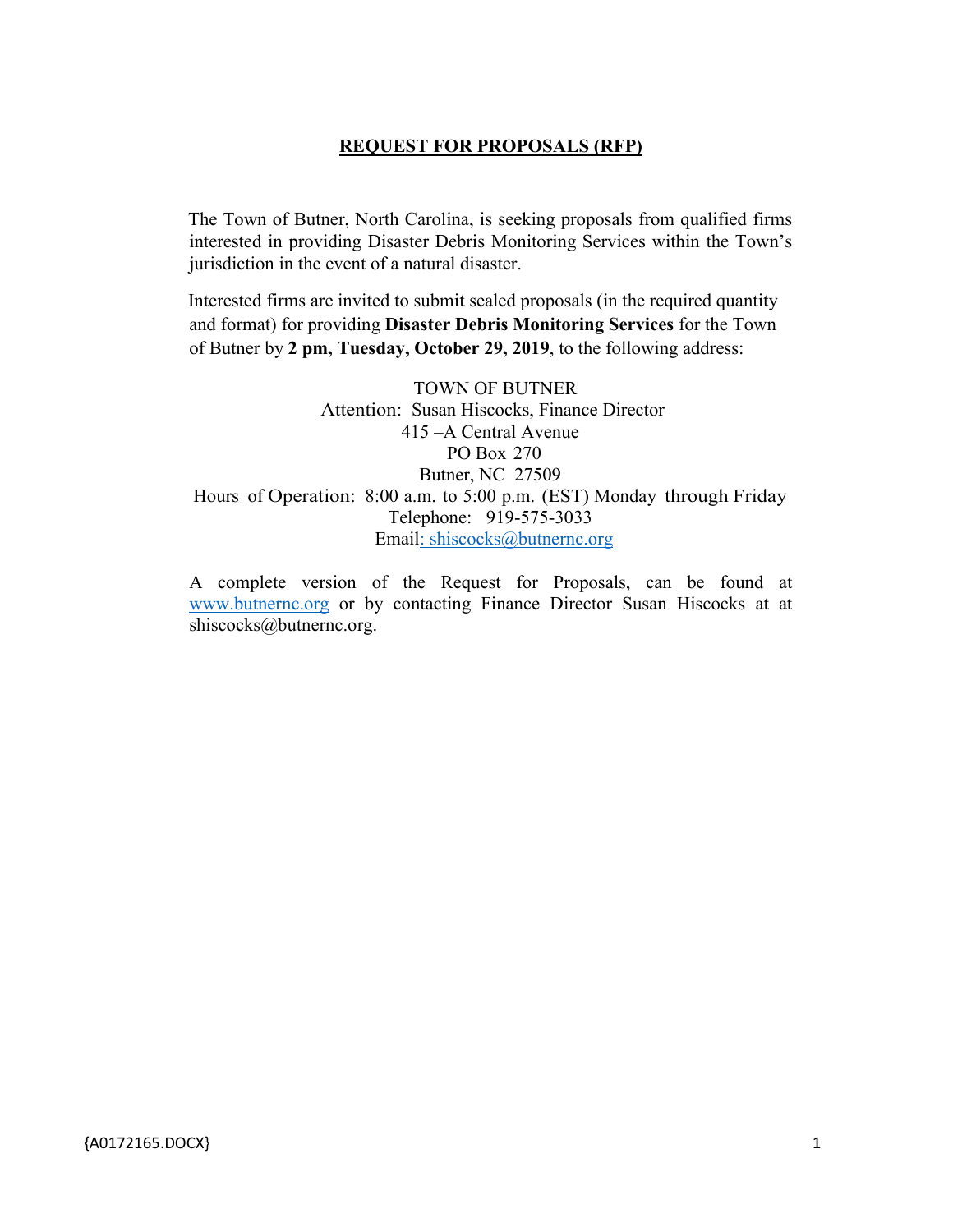

# REQUEST FOR PROPOSALS DISASTER DEBRIS MONITORING SERVICES

For additional information: Susan Hiscocks, Finance Director 415-A Central Avenue Butner, NC 27509 919-575-3033 Emai[l: shiscocks@](mailto::%20shiscocks)butnernc.org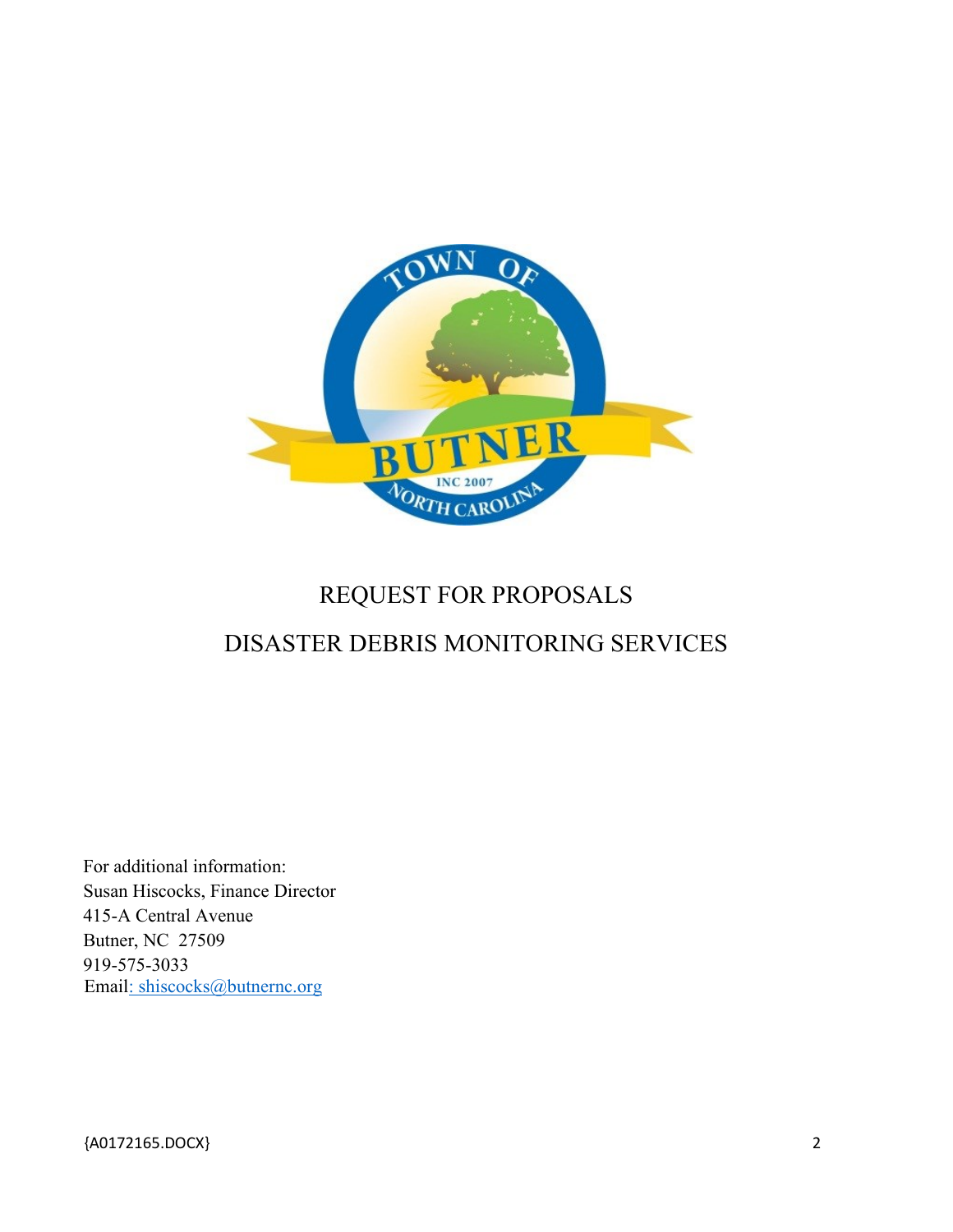#### **REQUEST FOR PROPOSALS (RFP) DISASTER DEBRIS MONITORING SERVICES**

# **I. INTRODUCTION**

- Located in the North Carolina Piedmont, the Town of Butner, (pop. 7,820) consists of 8,900 acres (13.9 miles). It lies in the southwest area of Granville County and is split by Interstate 85.
- The Town of Butner is requesting proposals from a qualified firm to perform disaster debris monitoring services within the Town's jurisdiction in the event of a natural disaster. As set forth by FEMA, each community should be prepared in advance for such an occurrence.
- Acceptance by the Town of Butner of any submittal to this Request of Proposal (RFP) for Disaster Debris Monitoring Services shall not constitute or warrant a contract. The Town of Butner is not responsible for the cost associated with preparing a proposal and/or participating in an interview.
- All payments under the contract resulting from this Request for Proposal (RFP) shall be made only for services requested and approved by the Town. No work effort will begin without written authorization (Notice to Proceed) from the Town. No retainer shall be paid in order to keep the contract in effect.

# **II. GENERAL REQUIREMENT**

- A. Submit one (1) original **and** four (4) copies in a sealed container of the response to this RFP.
- B. Proposers are to include all applicable requested information and are encouraged to include any additional information they wish to have considered.

# **III. SCOPE**

- Town of Butner, hereinafter called "Town", in order to deal with a major storm, disaster, or other event will receive professional service proposals for a pre-event contract for Disaster Debris Monitoring Services. The Town seeks proposals from qualified contractors with extensive experience in disaster and debris removal monitoring services and the preparation, response, recovery, and mitigation phases of any emergency situation or disaster.
- Proposers shall include in their proposal any other typical costs or items they may be aware of which is not included in this Request for Proposals but may be necessary during a disaster removal monitoring operation.
- Proposers should be as self-sufficient as possible. Restaurants and lodging establishments are limited. Fueling stations are also of limited number and may be affected by storms creating the need for a contract under this RFP. Electrical outages in portions of the Town following substantial event could exceed seven (7) days.
- The Town intends to have a committee evaluation process which may include interviewing 2-3 potential contractors.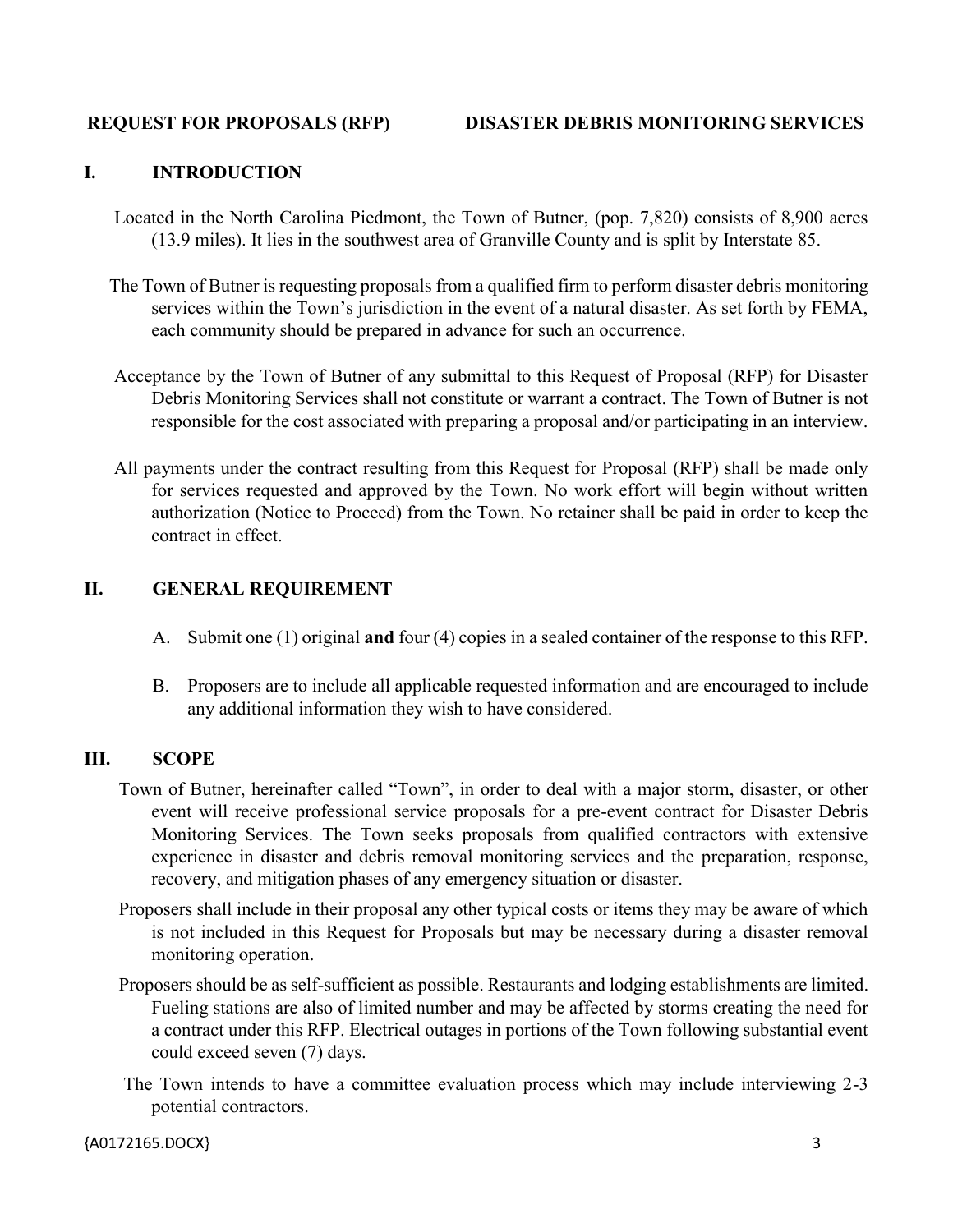#### **IV. EVALUATION CRITERIA**

**The following criteria will be the basis on which contractors will be selected for further consideration:** 

| Submittal:                                                                                                                                                                                                                                                                                                                                                                                                                                                                                                                                                      | <b>Weight in Evaluation</b> |
|-----------------------------------------------------------------------------------------------------------------------------------------------------------------------------------------------------------------------------------------------------------------------------------------------------------------------------------------------------------------------------------------------------------------------------------------------------------------------------------------------------------------------------------------------------------------|-----------------------------|
| <b>References and Experience:</b>                                                                                                                                                                                                                                                                                                                                                                                                                                                                                                                               | 25%                         |
| A narrative describing experience and qualifications in similar<br>contracting situations with supporting data to include jobs<br>completed and references complete with contact information. A<br>list of all current contracts and a list of all disaster debris<br>monitoring services experience (Work History) in the state of<br>North Carolina for the past ten years. Please include customer<br>contact information. You may include limited out of state<br>information.                                                                              |                             |
| <b>Technical Approach:</b>                                                                                                                                                                                                                                                                                                                                                                                                                                                                                                                                      | 30%                         |
| A narrative describing your firm's approach to the specified<br>work activities and provide a narrative of the project work plans<br>(Pre-event planning, field operations, communications, work<br>site safety, etc.) that will be developed for the project.<br>Demonstrate understanding of FEMA and FHWA program<br>monitoring and documentation requirements.                                                                                                                                                                                              |                             |
| Personnel/Equipment:                                                                                                                                                                                                                                                                                                                                                                                                                                                                                                                                            | 25%                         |
| Proposal of how your firm will ensure sufficient personnel and<br>equipment dedicated to disaster debris monitoring services to<br>meet various levels of need depending on the level of disaster<br>and amount of debris. Please do not list rented equipment or<br>equipment owned by others (including subcontractors). If leased<br>equipment is listed, please provide a copy of the lease contract<br>as proof of availability. Provide organizational chart and<br>summary of key project staff qualifications, and experience with<br>similar projects. |                             |
| <b>Reasonableness of Price:</b>                                                                                                                                                                                                                                                                                                                                                                                                                                                                                                                                 | 20%                         |

Complete Fee Schedule attached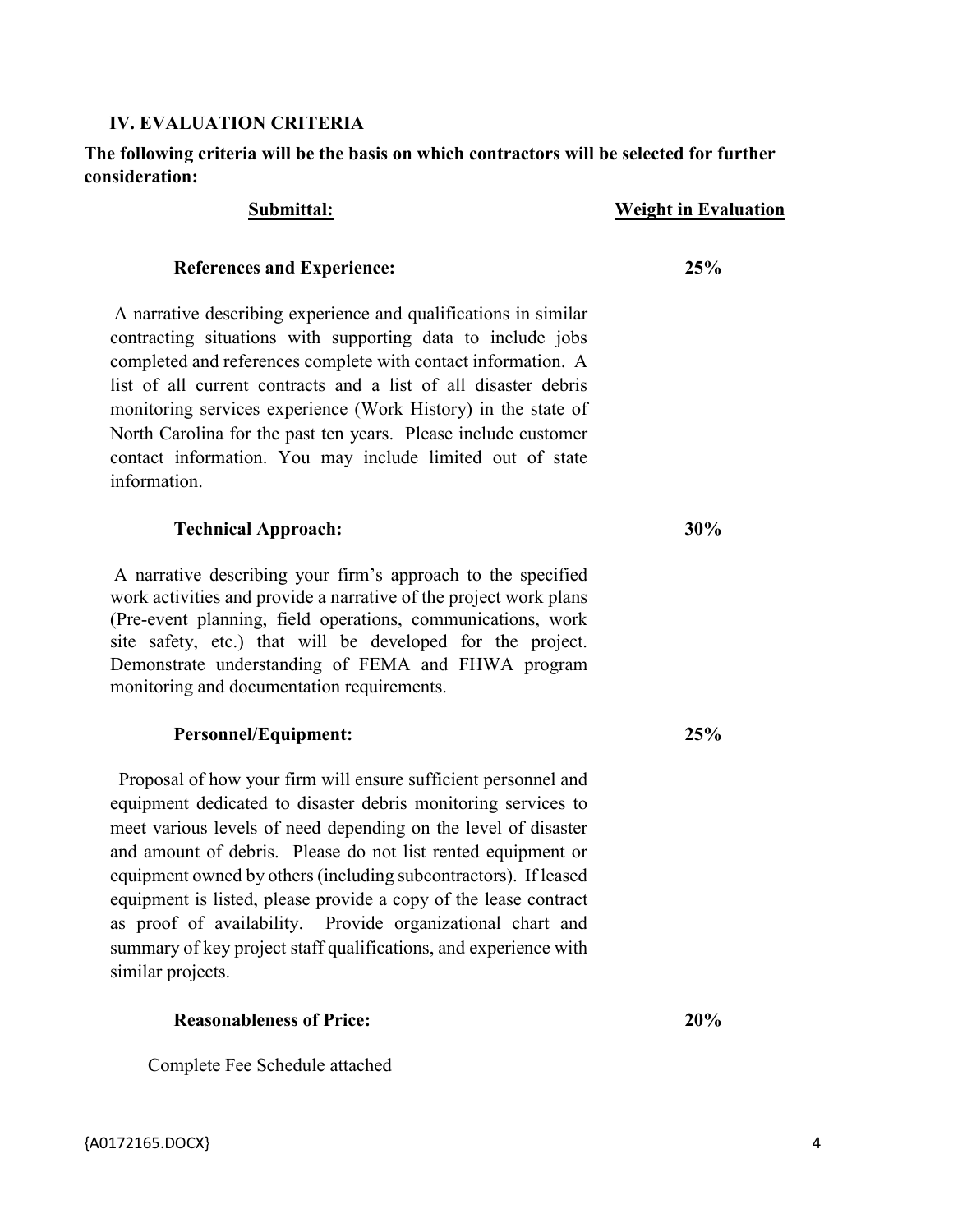Proposals shall include the information listed above, specific acknowledgements, and comments on the notes and provisions on standard  $8\frac{1}{2} \times 11$  size pages.

 Proposer shall submit one (1) original **and** four (4) copies of their response to this RFP in a sealed carton clearly marked "Town of Butner-Disaster Debris Monitoring Services RFP".

- Questions will be accepted by e-mail about this RFP until Friday, October 18, 2019 no later than 5 p.m. to Susan Hiscocks, Finance Director (shiscocks@butnernc.org). No questions will be accepted after this time. Responses to questions and any addenda will be posted on the Town Website by Tuesday October 22, 2019 at 5 p.m. Any addenda and clarifications will be issued prior to 5 p.m. Wednesday, October 23, 2019**.**
- **All submittals shall be received by the Town no later than 2 p.m. on Tuesday, October 29, 2019.**  All proposals shall be submitted to the Town of Butner, Finance Department, P.O. Box 270, 415- A Central Ave., Butner, NC 27509. Any responses not received by the appointed date and correct location will be rejected. Proposals faxed or e-mailed will be rejected.
- Any and all information submitted in conjunction with this RFP and the evaluation process will not be returned to the respondent.

## **V. SAMPLE PRE-EVENT AGREEMENT FOR DISASTER DEBRIS MONITORING**

## **SERVICES (The Town reserves the right to alter or amend the sample provisions below.)**

#### A. SCOPE

 The Contractor is to perform the work as defined in the Request for Proposals and amendments, if any. The Request for Proposals is hereby incorporated by reference herein and made a part thereof as fully as if herein set forth. Unless otherwise specified herein, the Contractor is to furnish all materials, tools, equipment, manpower, and consumables to complete the work.

#### B. ORDER OF PRECEDENCE

- For the resolution and interpretation of any inconsistencies in this Agreement and/or the documents attached hereto and included herein by this reference, the precedence of these documents shall be given the following order:
	- 1. This Agreement with any Attachments, including Addendum(s) and Amendment(s) hereto;
	- 2. If applicable, negotiated Amendments or clarification to the Contractor's Proposal which have been incorporated by reference to the final Agreement;
	- 3. Town Request for Proposal; and
	- 4. Contractor's Proposal

## C. TERM OF AGREEMENT

The period of this Agreement shall be for twenty-four (24) months beginning approximately December 1, 2019, and ending on approximately November 30, 2021. This Agreement shall be extended for an additional one (1) year period unless either the Town or the Contractor notifies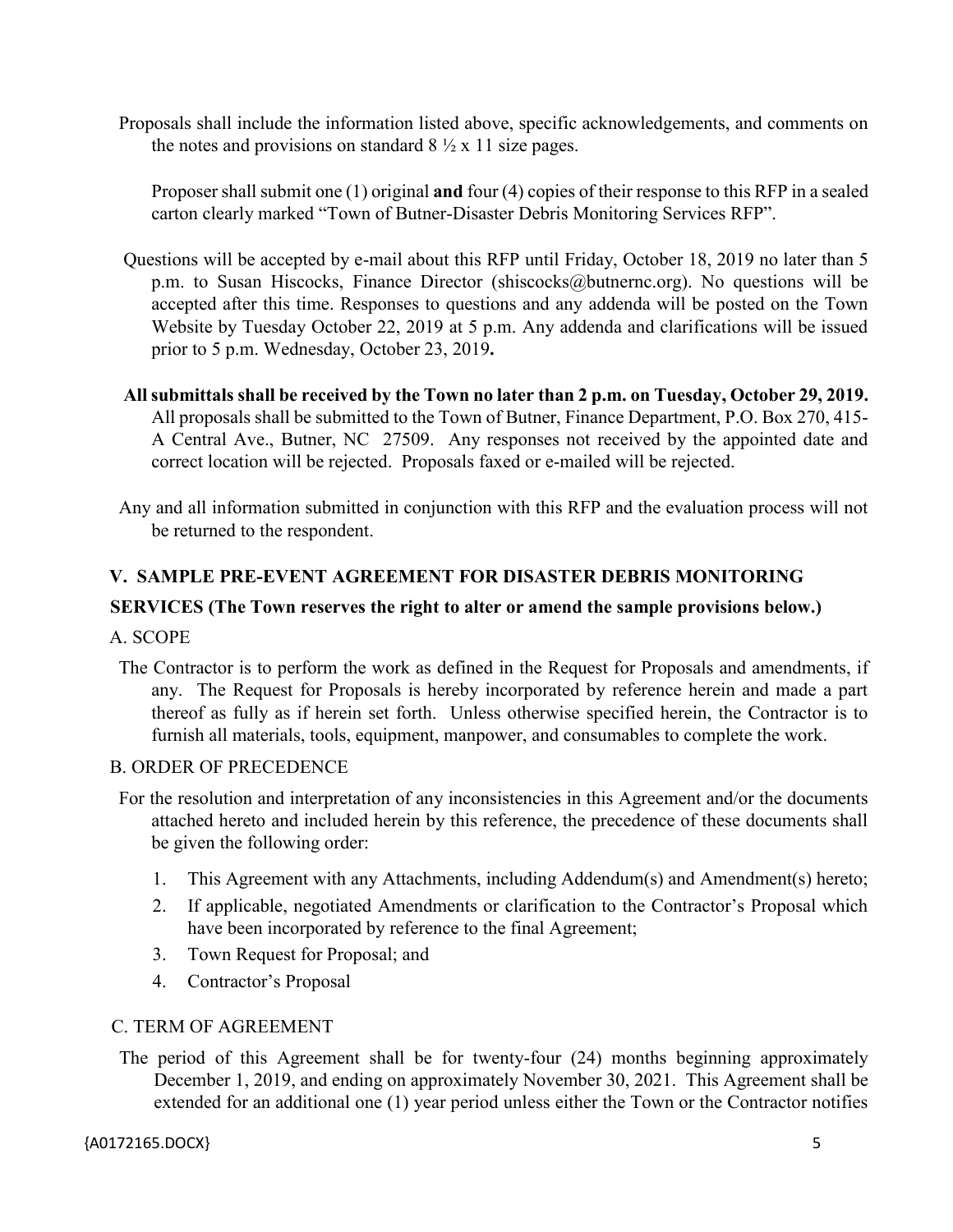the other in writing no less than ninety (90) days prior to the end date of this Agreement or subsequent term of this Agreement that this Agreement will not be extended beyond the end date of this Agreement or subsequent term of this agreement.

#### **VI. COMPENSATION**

The Contractor agrees to provide services and materials as specified in its proposal to the Town at the cost specified in said proposal and amendments, if any. The proposal and any amendments thereto incorporated by reference herein and made a part hereof as if fully herein set forth.

#### **VII. PAYMENT**

All invoices must be submitted by the  $10<sup>th</sup>$  of each month for work completed, including sales tax, during the previous month. Upon receipt by the Town, the invoices are payable within THIRTY (30) days from receipt, provided they have first been approved by the Town and the Town has accepted the work. However, payment may be delayed up to NINETY (90) days due to State and FEMA reporting and reimbursement processes, when applicable.

All invoices shall be directed to:

Town of Butner ATTN: Susan Hiscocks, Finance Director Town of Butner PO Box 270 415-A Central Avenue Butner, NC 27509

#### **VIII. GENERAL TERMS AND CONDITIONS**

A. Termination:

The Town may terminate this Agreement at any time upon any of the following grounds:

- 1. Failure by the Town to appropriate funds in the budget to pay the Contractor for the requested services.
- 2. The Contractor fails to perform any of the services required in this Agreement.
- 3. For the convenience of the Town, in the Town's discretion for any reason whatsoever. If this Agreement is wrongfully terminated under any of the other grounds enumerated herein, termination shall be treated as a termination for convenience. If this Agreement is terminated for convenience or wrongfully terminated upon any of the other grounds enumerated herein, the Contractor's sole and exclusive remedy is to be compensated for services rendered up to the date of termination.
- 4. Force majeure

Upon expiration of the two-year term of this Agreement or subsequent term of this Agreement, this Agreement is terminated, if not extended, in accordance with the terms and conditions of this Agreement.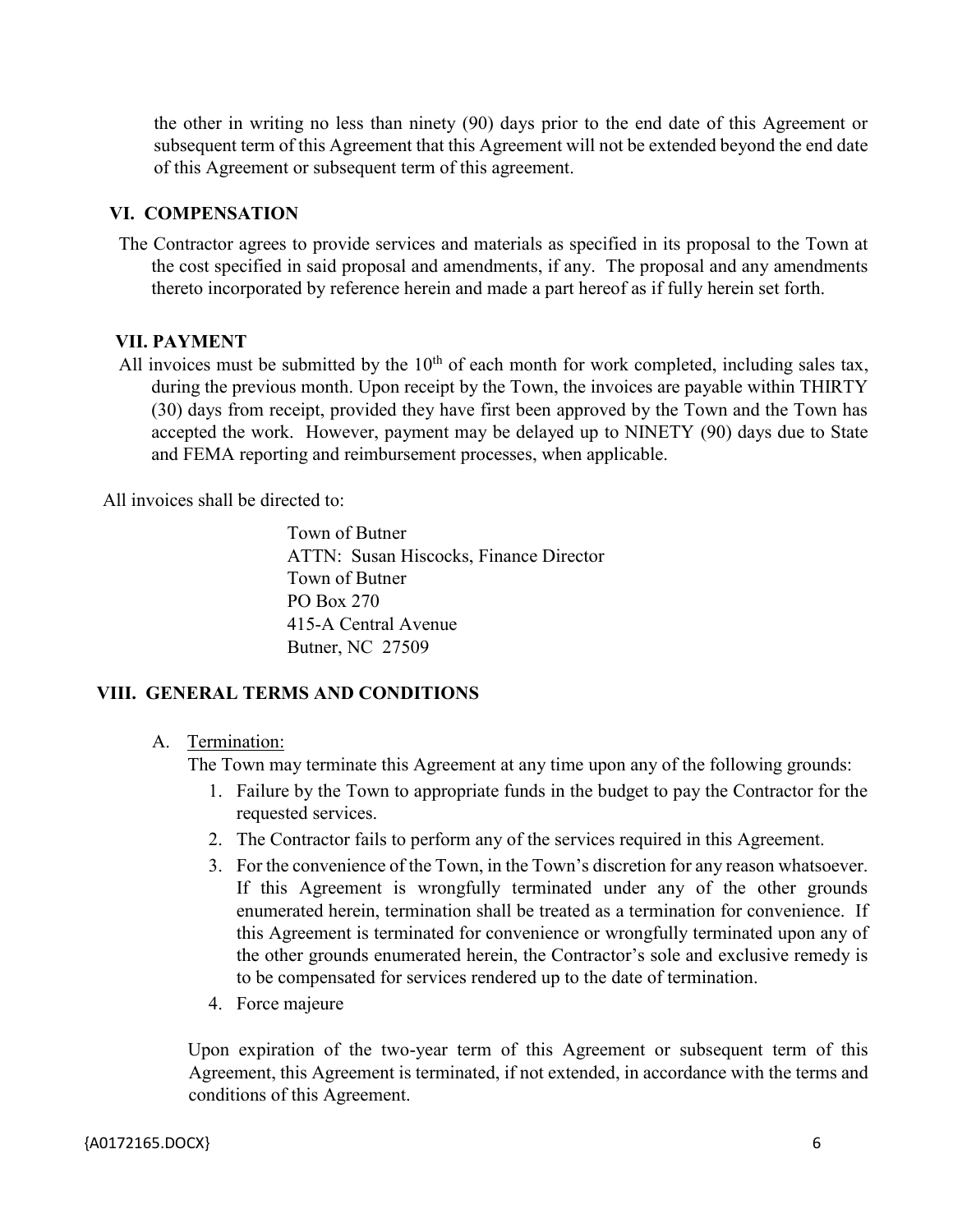#### B. Performance Requirements and Services:

Disaster Debris Monitoring Services could potentially include but are not limited to:

- 1. The Contractor may be asked to develop a Debris Management Plan for the Town of Butner according to guidelines outlined in FEMA *Public Assistance Program and Policy Guide, FP 104-009-2/April 2018, Appendix D: Debris Management Plan Job Aid* and is attached.)
- 2. The services to be provided by the Contractor for the Town include, but are not limited to, the following:
	- Field supervisory oversight
	- Monitoring contracted debris removal at both the loading and disposal sites
	- Compiling documentation, such as load tickets and monitor reports, to substantiate eligible debris
	- Training debris monitors on debris removal operations, monitoring responsibilities and documentation processes, and FEMA debris eligibility criteria
- 3. Debris Removal to be monitored by the Contractor will be designated by a Town official, inspector, or other personnel approved by the Town.
- 4. The method(s) utilized for monitoring debris removal under this Agreement are to be determined by the Contractor and approved by the Town. The work to be performed under this Agreement shall consist of the Contractor monitoring the clearing and removal of any and all eligible debris as set out in applicable Federal laws, regulations, and guidance specifically including but not limited to Public Assistance Program and Policy Guide, Appendix D for the Town by a process including the following responsibilities and duties:
	- A. Accurately measure and certify all truck capacities (recertify on a regular basis throughout the project).
	- B. Provide trained debris monitoring personnel to properly and accurately complete and physically control load tickets (in tower and all field sites). (Note: Optional cost of debris monitoring contractor providing Electronic automated Debris Data collection instead of paper load tickets is requested on Fee Schedule).
	- C. Ensure that trucks are accurately credited for their load.
	- D. Ensure that trucks are not artificially loaded.
	- E. Report if improper equipment is mobilized and used.
	- F. Report Debris Management and Removal Contractor issues to the Town Director of Public Works or designee that requires action (i.e. safety concerns, contractor non-compliance, damages to property, etc.).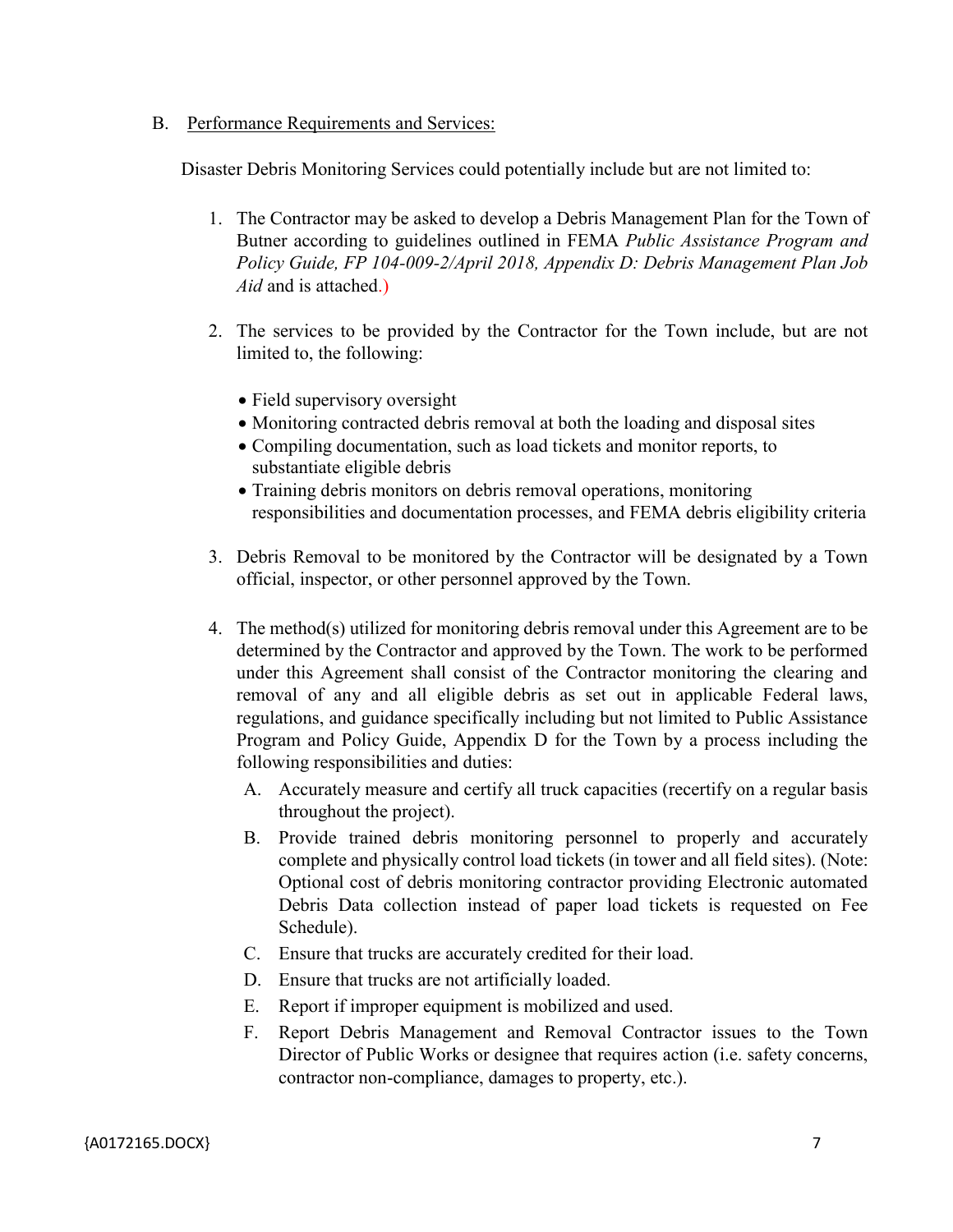- G. Ensure only eligible debris is loaded by the debris contractor and ensuring debris removal contractor is not commingling debris categories as the trucks are loaded.
- H. Ensure trucks are properly unloaded at the landfill or disposal site.
- I. Ensure hazardous waste is not loaded by debris contractor.
- J. Validate hazardous trees, including hangers, and stumps.
- K. Monitor and maintain Federal or State required data for removal of hazardous trees, hangers, and stumps as directed by the Director of Public Works or designee.
- L. Ensure contractor completes assigned route area prior to moving to other route areas without direction from the Town.
- M. Maintain required photo, GIS, and GPS documentation of contractor debris removal trucks and activities. Specific examples of photo and GPS documentation are the required FEMA documentation for hazardous stump removal/tree removal /tree hanger removal, contractor property damage, and/or other assigned, special, or unusual occurrences in the field.
- N. Document and report activities to the Town which may require remediation such as fuel spills, hazardous materials collection locations, and other similar environmental concerns.
- O. Document and report to the Town damages which occur on public or private property as a result of the debris removal operations.
- P. Coordinate daily briefings, work progress reports, staffing, and other key items with the Town and Debris Management and Removal Contractor.
- Q. Assist the Town in responding to public concerns or comments.
- R. Entering load tickets into a monitoring contractor provided database application
- S. Digitization of source documentation (i.e. Load Tickets.)
- T. Comprehensive review, reconciliation, and validation of debris removal contractors invoices prior to submission to Town for processing.
- U. Project Worksheet (Excel preferred) support documentation and other pertinent report preparation required for reimbursement by FEMA, FHWA, and any other applicable agency for disaster recovery efforts by Town staff, and designated debris removal contractors.
- V. Final report and appeal preparation and assistance.
- 4. The Contractor shall perform work so as not to interfere with the normal operations of the Town, State, or Federal functions and/or violate existing regulations of these or other regulatory agencies.
- 5. The Contractor will be expected to provide all personnel, equipment, temporary office space, forms, record keeping materials, personal protective equipment, communication equipment, supplies and other resources necessary to carry out the specified services and to provide ongoing and periodic reports to the Town for its use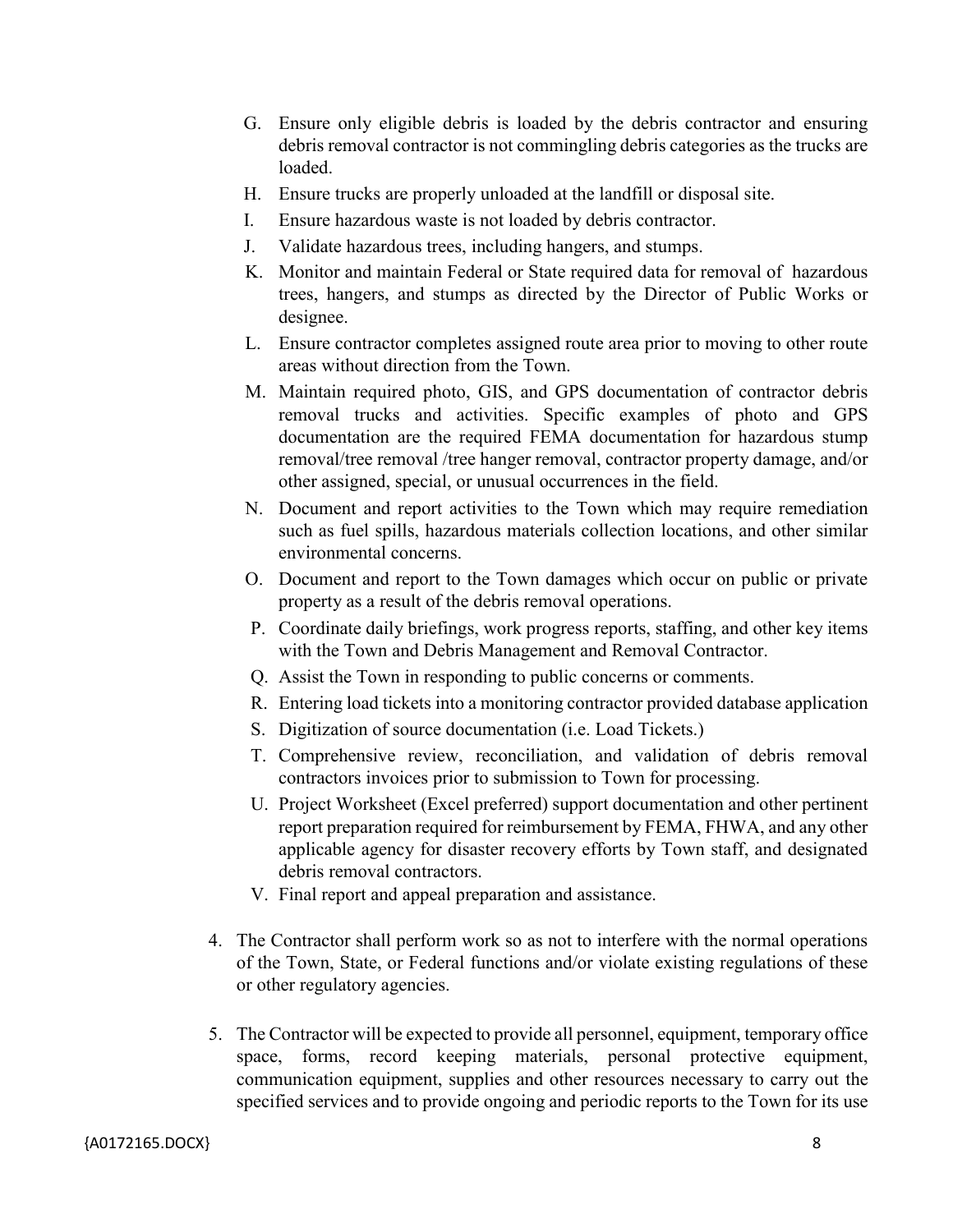in providing documentation to State and Federal officials pursuant to Federal reimbursement of eligible recovery costs.

- 6. The Contractor must be fully cognizant of all pertinent Federal and State of North Carolina requirements and procedures and be prepared to assist the Town staff in compiling and managing information and data necessary for those purposes.
- 7. The Contractor will be responsible for coordinating operations in such a manner as to least interfere with the work of the Debris Management and Removal Contractor or other recovery operation forces. Such coordination shall be affected through communications with the Director of Public Works or designee. To the extent authorized by the Director of Public Works, the Contractor shall coordinate monitoring operations directly with the Debris Management and Removal Contractor when necessary to achieve effective and efficient integration of forces.
- 8. The Contractor must not have been prohibited or debarred from doing business with any governmental entity for any reason. Provide a statement of assurances and compliance.
- 9. The Contractor must provide appropriate training of monitors that is required by Federal or State agencies for safety or for full reimbursement of funds expended for disaster recovery.
- 10. The Contractor must not have any conflict of interest with the Town Debris Management and Removal Contractor.

#### C. Indemnification and Insurance:

1. Indemnity

Contractor shall indemnify, defend, hold harmless and reimburse the Town, its agents and employees from and against any and all losses, liabilities, expenses, and all claims for damage of any nature whatsoever relating to or arising out of any action or failure to act by respondent, its subcontractors, officer, agents, and employees of any of the obligations under this Agreement. Losses, liabilities, expenses, and claims for damages shall include, but are not limited to, civil and criminal fines and penalties, loss of use and/or services, bodily injury, death, personal injury, or damage to real or personal property, defense costs, legal fees, and costs and attorney's fees for any appeal.

2 Insurance Requirements

The Contractor, at its own expense, shall keep in force and at all times maintain during this Agreement:

a) An Owner's and Contractors Protective Liability Policy issued in the name of the Town in an amount of no less than \$2,000,000.00 per occurrence limit for bodily injury, personal injury, and property damage with an aggregate liability not less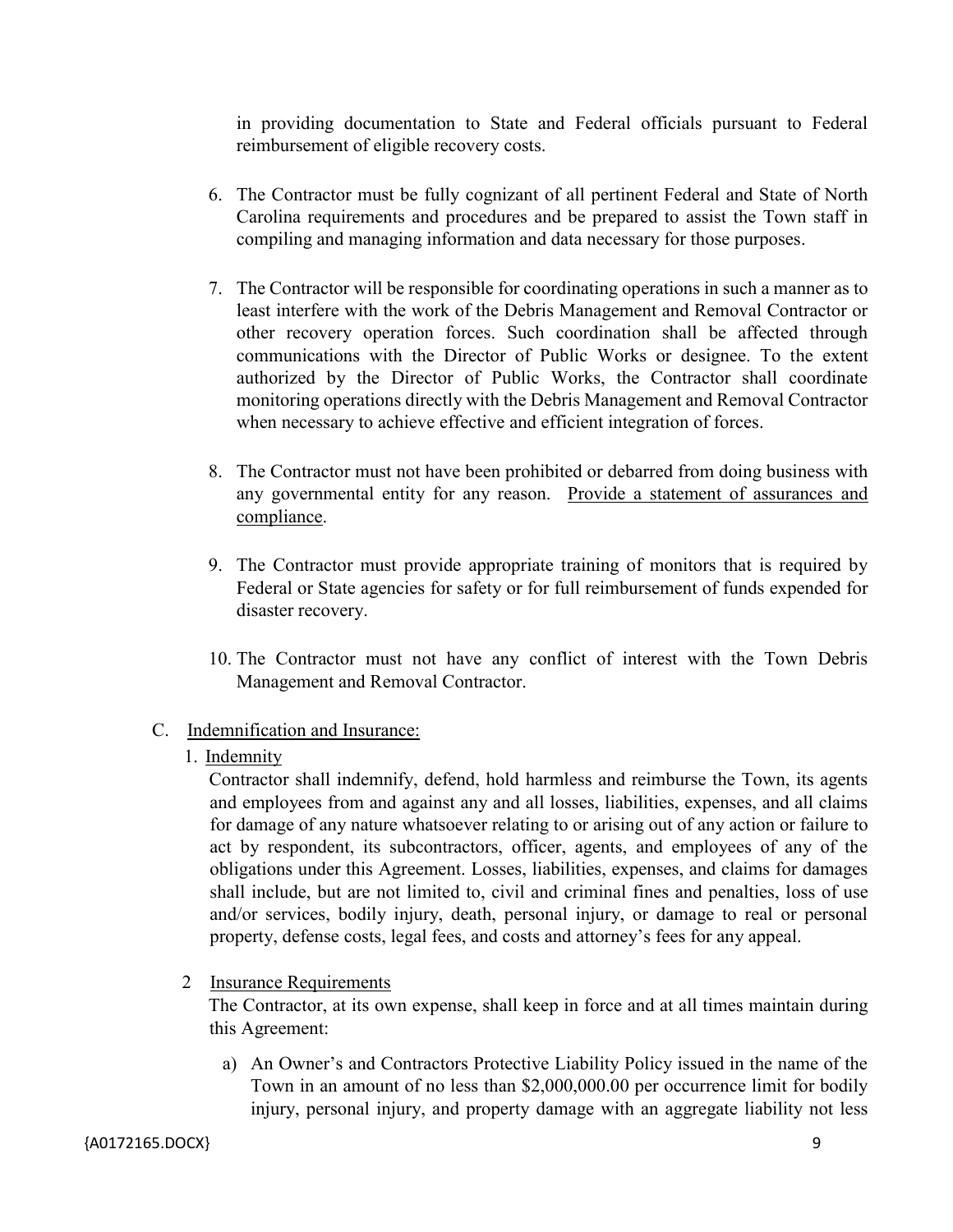than \$2,000,000.00. (Coverage shall be at least as broad as provided for in the most current version of the insurance services office form applicable to such policy).

- b) Commercial General Liability Insurance. Bodily injury and property damage liability shall protect the Consultant, and any subcontractor performing work under this contract, from claims of bodily injury or property damage which arise from operation of this Agreement, whether such operations are performed by Consultant, any subcontractor, or anyone directly or indirectly employed by either. Nothing herein shall be read to allow subcontractors to provide services hereunder without Town's prior written consent. The amounts of such insurance shall not be less than \$1,000,000 bodily injury each occurrence/\$2,000,000 aggregate and \$1,000,000 property damage each occurrence/\$2,000,000 aggregate. This insurance shall include coverage for products/completed operations, personal and advertising injury liability and contractual liability in an amount not less than \$1,000,000 each occurrence/\$2,000,000 aggregate. The liability insurance coverage amounts may be satisfied with a combination of primary and excess/umbrella coverage.
- c) An Excess Liability Policy naming the Contractor or other person who will be performing the activity as insured and also naming the Town as an additional insured in the amount not less than \$5,000,000.00 for bodily injury, personal injury, property damage, and products completed operations.
- d) Workers' Compensation Coverage

Full and complete Workers' Compensation Coverage, as required by the State of North Carolina, shall be required.

e) Insurance Certificates

The Contractor shall provide the Town with Certificate(s) of Insurance on all policies of insurance and renewals thereof in a form(s) acceptable to the Town. Said Commercial General Liability policy shall provide that the Town be an additional insured.

- f) The Town shall be notified in writing of any reduction, cancellation, or substantial change of policy or policies at least thirty (30) days prior to the effective date of said action.
- g) All insurance policies shall be issued by responsible companies who are acceptable to the Town and licensed and authorized to do business under the laws of North Carolina.
- D. Correction of Work:

The Contractor shall promptly correct all work rejected by the Town as failing to conform to this Agreement. The Contractor shall bear all costs of correcting such rejected work. Rejected work shall consist of that work which is deemed ineligible by the Town's representative.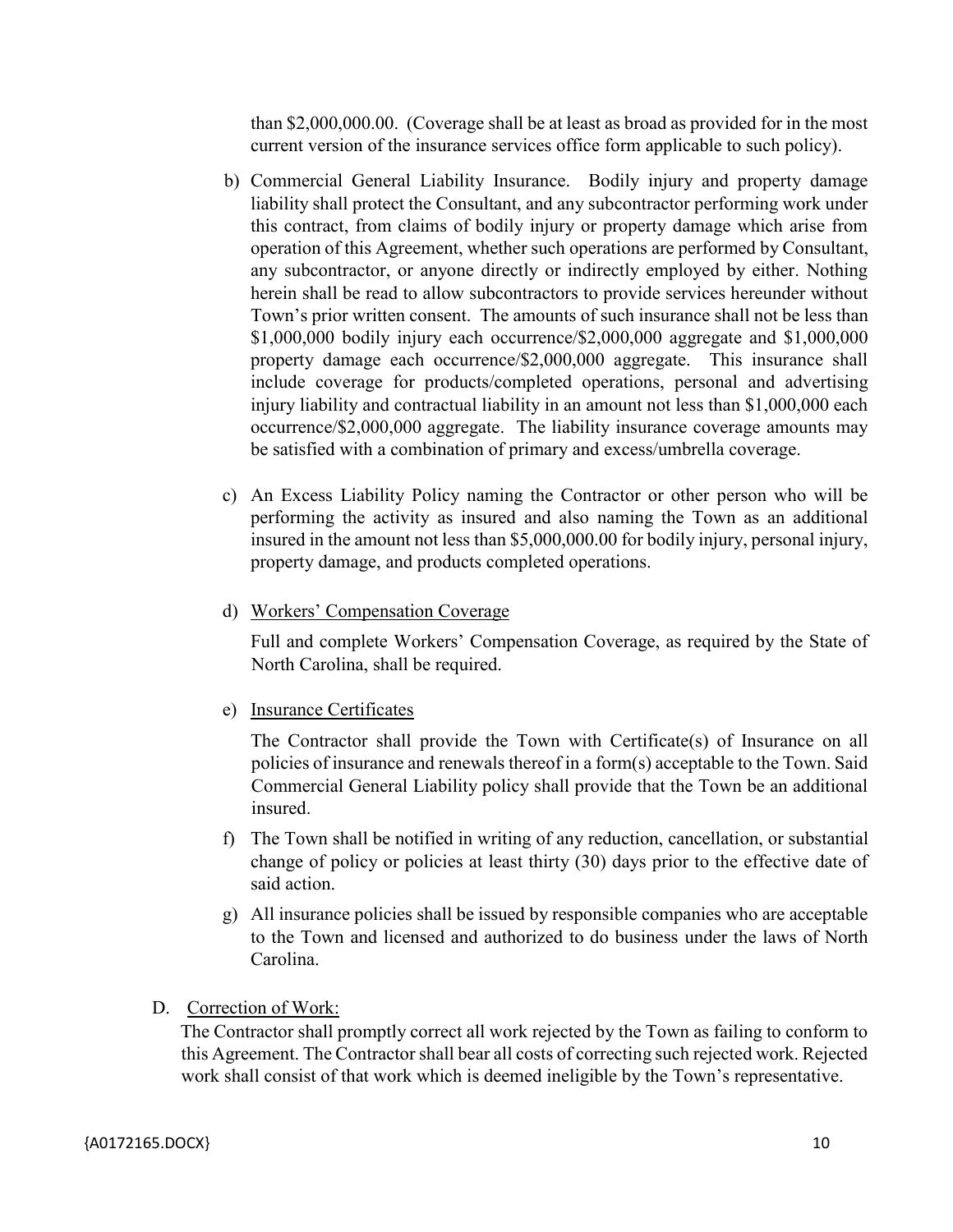E. Right to Audit Records:

The Town, State, and/or FEMA shall be entitled to audit the books and records of the Contractor or of any sub-contractor to the extent that such books and records relate to the performance of this Agreement or any sub-contract to this Agreement.

F. Time is of the Essence:

The parties agree that time is of the essence in the completion of the work called for under this Agreement.

The Contractor agrees that all work shall be executed regularly, diligently, and uninterrupted at such a rate of progress as will ensure full completion thereof within the time specified.

#### **IX. MINORITY AND/OR WOMAN BUSINESS ENTERPRISE (M/WBE) PROGRAM**

It is the policy of the Town of Butner to provide minorities and women equal opportunity for participating in all aspects of the Town's contracting and procurement programs, including but not limited to, construction projects, supplies and materials purchase, and professional and personal service contracts. All firms submitting bids agree to utilize minority and women-owned suppliers and service providers whenever possible.

The Contractor shall take the following affirmative steps to assure that minority businesses, women's business enterprises, and labor surplus area firms are used when possible if subcontractors are hired: (1) Placing qualified small and minority businesses and women's business enterprises on solicitation lists; (2) Assuring that small and minority businesses, and women's business enterprises are solicited whenever they are potential sources; (3) Dividing total requirements, when economically feasible, into smaller tasks or quantities to permit maximum participation by small and minority businesses, and women's business enterprises; (4) Establishing delivery schedules, where the requirement permits, which encourage participation by small and minority businesses, and women's business enterprises; (5) Using the services and assistance, as appropriate, of such organizations as the Small Business Administration and the Minority Business Development Agency of the Department of Commerce.

Questions regarding the Town's M/WBE Program should be directed to the Finance Office at (919) 575-3033.

#### **X. SPECIAL PROVISIONS**

- A. The Contractor must have a representative present in the Town's office or Emergency Operations Center within thirty-six (36) hours of Notification to Proceed and be able to mobilize required equipment and personnel to the designated location within forty-eight (48) hours of Notice to Proceed. If necessary, the Contractor may need to pre-stage in the region if there is sufficient indication of a likely event.
- B. The Contractor shall provide all necessary security and oversight for all operations.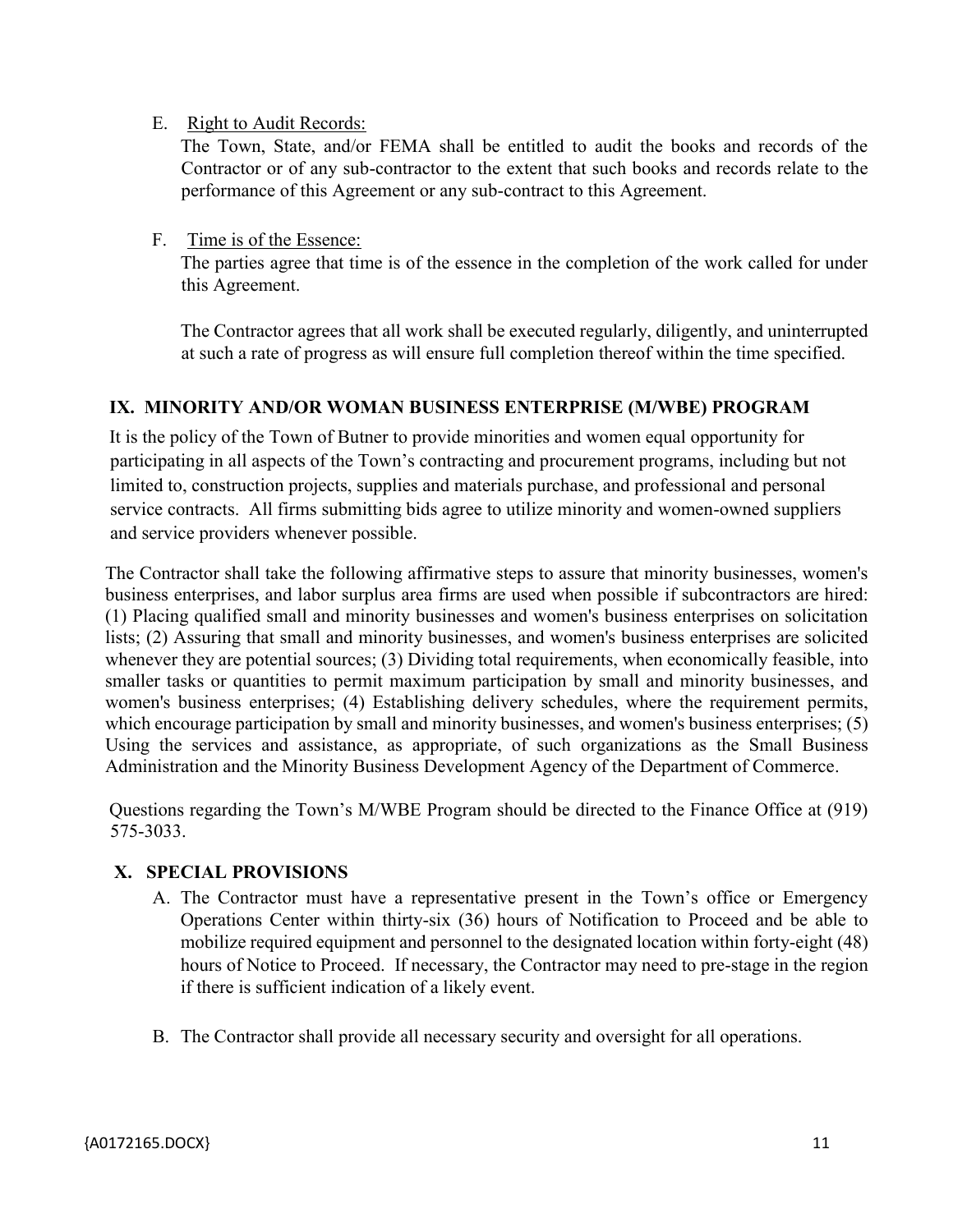- C. The Contractor shall provide sufficient traffic control and warning devices for conducting the monitoring contractor's work on streets and highways when outside of the Debris Removal Contractor's work zone.
- D. The anticipated Contractor work hours are sun up to sun down seven days per week unless otherwise approved by the Town.
- E. The Contractor shall operate within the requirements of the Occupational Safety and Health Act, and all other applicable federal and state laws, rules, and regulations.
- F. The Town will identify one or more Temporary Debris Storage Sites if required. All site work on these sites must be approved by the Town. The Contractor will monitor loads entering these facilities.
- G. The Disaster Debris Monitoring Contractor shall be responsible for reporting to the Town and cleaning up all spills caused by the Disaster Debris Monitoring contractor's operation. Spills shall be reported to the Town Public Works Department immediately following discovery.

### **XI. MISCELLANEOUS PROVISIONS**

- A. Assignment of this Agreement shall not be made without advance written consent of the Town.
- B. The Contractor shall comply with all applicable Federal, State, and local laws, ordinances, rules, and regulations pertaining to the performance of Work under this Agreement.
- C. No waiver, alterations, consent or modification of any of the provisions of this Agreement shall be binding unless in writing and signed by the Town or his designee.
- D. The Contractor is to procure all permits, licenses, and certificates, or any such laws, ordinances, rules and regulations, for proper execution and completion of the Work under this Agreement.
- E. This Agreement is deemed to be under and shall be governed by and construed according to the laws of the State of North Carolina and the ordinances of the Town of Butner.
- F. Venue for any legal actions initiated concerning this Agreement or arising in any way from and out of this Agreement shall be brought in the Superior Court Division of the North Carolina Court of General Justice sitting in Granville County, North Carolina. The parties waive any right they may have to venue in any other jurisdiction. The parties agree to submit to the jurisdiction of said court and the appropriate appellate courts having jurisdiction over appeals from the Superior Court Division of the North Carolina Court of General Justice sitting in Granville County, North Carolina.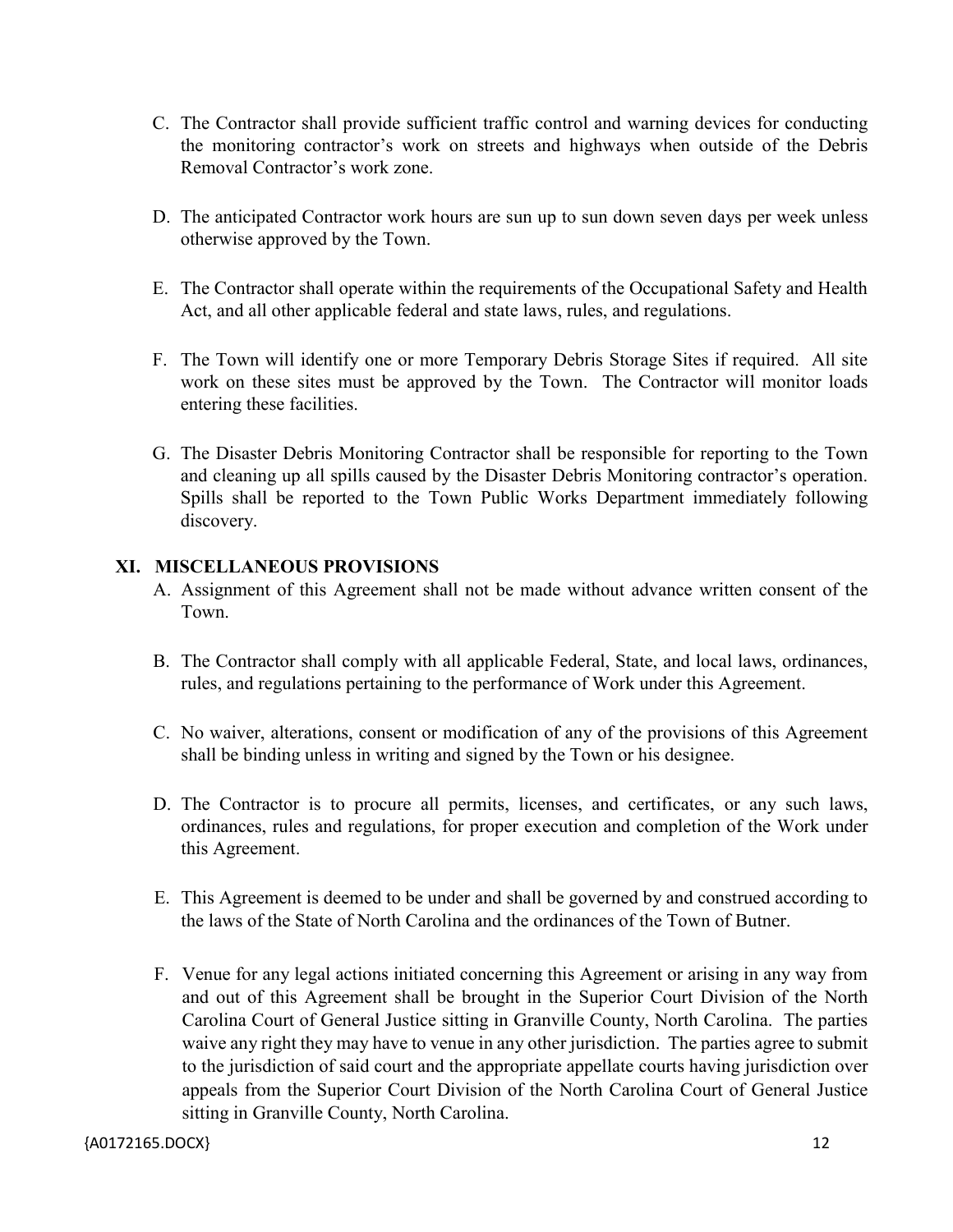- G. The undersigned hereby certifies that this Agreement is made without prior understanding, agreement, or connection with any corporation, firm, or person who submitted bids for the Work covered by this Agreement and is in all respects fair and with collusion or fraud. As to Contractor, the undersigned hereby warrants and certifies that they are authorized to enter into this Agreement and to execute same on behalf of the Contractor as the act of the said Contractor.
- H. This Agreement, including any Exhibits hereto, contains all the terms and conditions agreed upon by the parties. No other agreements, oral or otherwise, regarding the subject matter of this Agreement shall be deemed to exist or to bind either party hereto.
- I. Contractor shall provide Town with a Payment and Performance Bond based on the estimated amount of the contract upon activation of the agreement. Failure to provide the bond(s) will result in this agreement being null and void.
- J. Unless otherwise stated, all official correspondence and contact shall be addressed to:

For the Town: For the Contractor:

Finance Department Attention: Susan Hiscocks Finance Director PO Box 270 415-A Central Avenue Butner, NC 27509

# **XII. SPECIAL FEDERAL PROVISIONS CLAUSES FOR PROFESSIONAL SERVICES/A&E**

#### Special Federal Provisions.

Capitalized terms not defined in this Section shall have the meanings assigned to such terms in the Agreement. All references to the "Contractor", "Consultant", "Company", "Vendor" or "Provider" shall be deemed to mean the "Contractor". All references to "contract" or "agreement", whether capitalized or not unless the context requires otherwise, shall refer to this Agreement.

This contract will be funded in whole or in part with federal funding. As such, federal laws, regulations, policies and related administrative practices apply to this Agreement. The most recent of such federal requirements, including any amendments made after the execution of this Agreement shall govern the Agreement, unless the federal government determines otherwise. This section identifies the federal requirements that may be applicable to this Agreement. The Contractor is responsible for complying with all applicable provisions, updates or modifications that occur in the future relating to these clauses.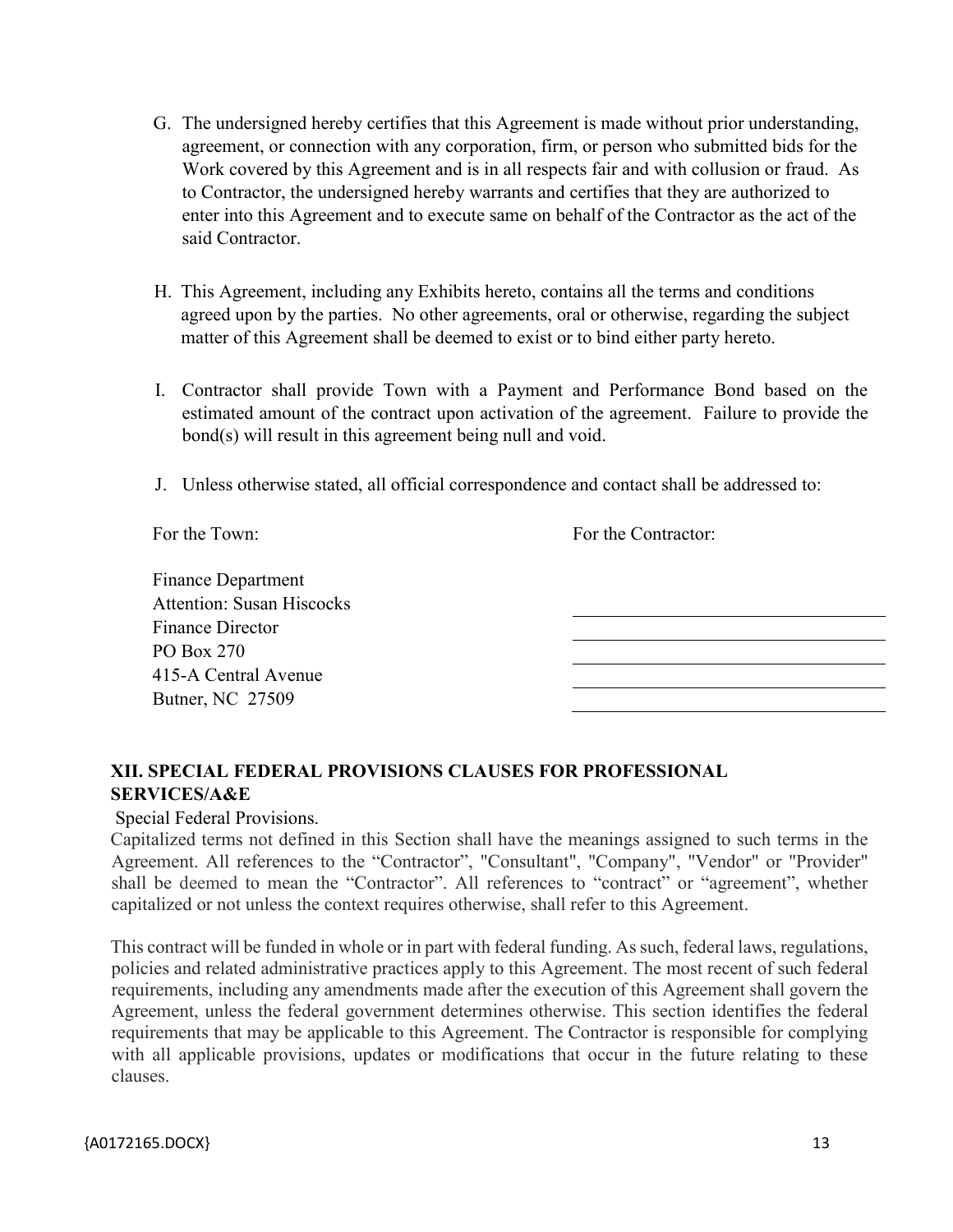To the extent possible, the federal requirements contained in the most recent version of the Uniform Administrative Requirements for federal awards (Uniform Rules) codified at 2.C.F.R., Part 200, including any certifications and contractual provisions required by any federal statutes or regulation referenced therein to be included in this contract are deemed incorporated into this contract by reference and shall be incorporated into any subagreement or subcontract executed by the Contractor pursuant to its obligations under this Contract. The Contractor and its sub-contractors, if any, hereby represent and covenant that they are have complied and shall comply in the future with the applicable provisions of the original contract then in effect and with all applicable federal, state, and local laws, regulations, and rules and local policies and procedures, as amended from time to time, relating to Work to be performed under this contract.

#### **Drug Free Workplace Requirements**

Drug-free workplace requirements in accordance with Drug Free Workplace Act of 1988 (Pub 100- 690, Title V, Subtitle D). All contractors entering into federal funded contracts over \$100,000 must comply with Federal Drug Free workplace requirements as Dmg Free Workplace Act of 1988.

#### **Contractor Compliance**

The Contractor shall comply with all uniform administrative requirements, cost principles, and audit requirement for federal awards.

#### **Conflict of Interest**

The Contractor must disclose in writing any potential conflict of interest to Town or pass through entity in accordance with federal policy.

#### **Mandatory Disclosures**

The Contractor must disclose in writing all violations of federal criminal law involving fraud, bribery, or gratuity violations potentially affecting the federal award.

#### **Energy Conservation**

The Contractor and Sub-contractors agree to comply with the mandatory standards and policies relating to energy efficiency which are contained in the state energy conservation plan issued in compliance with the Energy Policy and Conservation Act, 42 U.S.C. § 6321, et seq.

#### **Federal Water Pollution Control Act**

For contracts in excess of \$150,000, the Contractor agrees to comply with all applicable standards, orders or regulations issued pursuant to the Federal Water Pollution Control Act, as amended, 33 U.S.C. 1251 et seq.

The Contractor agrees to report each violation to Town and understands and agrees that Town will, in turn, report each violation as required to assure notification to Federal Emergency Management Agency, and the appropriate Environmental Protection Agency Regional Office.

The Contractor agrees to include these requirements in each subcontract exceeding \$150,000 financed in whole or in part with Federal assistance provided by FEMA."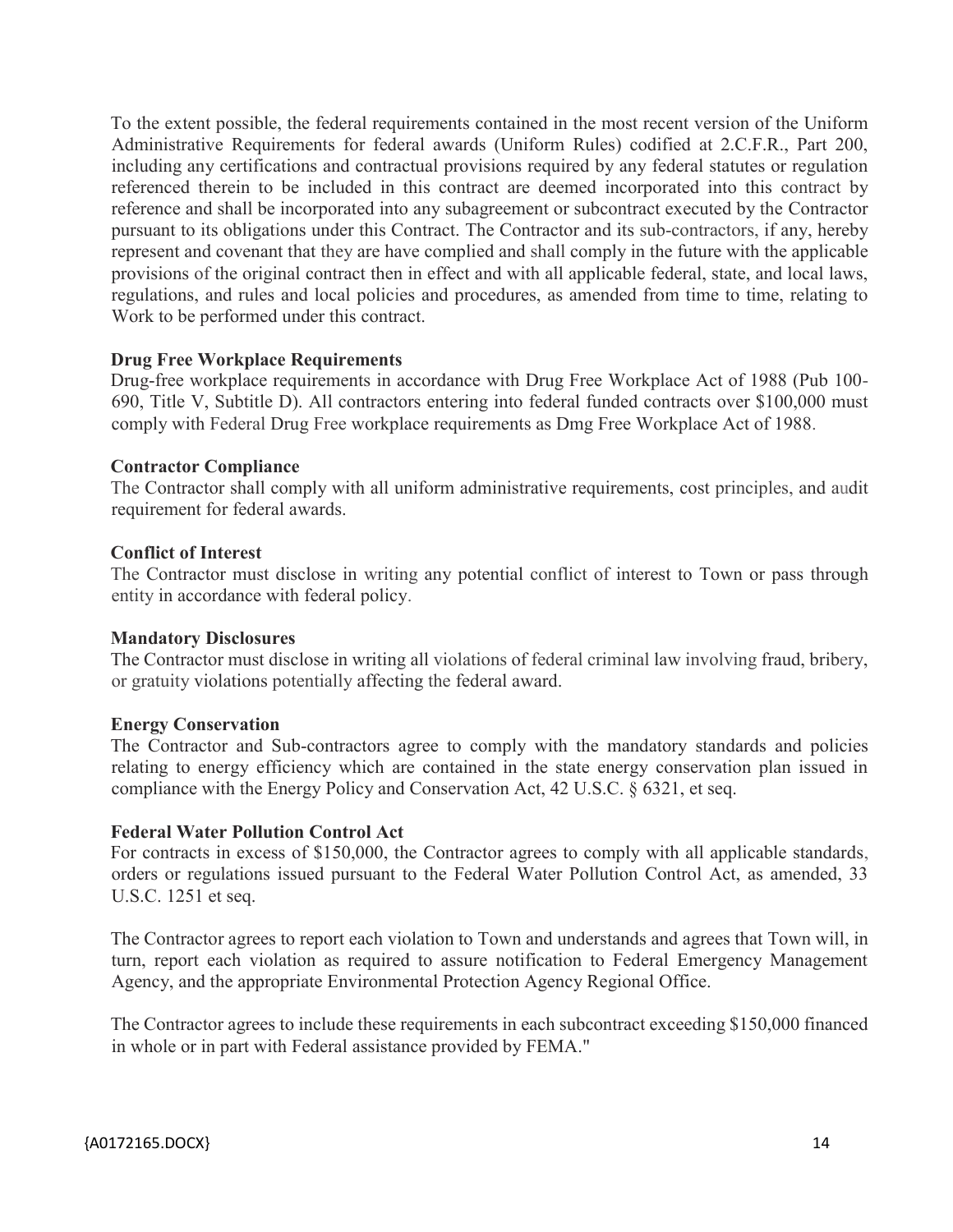#### **Clean Air Act and Water Pollution Act**

For contracts in excess of \$150,000, the Contractor agrees to comply with all applicable standards, orders or regulations issued pursuant to the Clean Air Act, as amended, 42 U.S.C. § 7401 et seq. and the Federal Water Pollution Act as amended (33 USC§ 1251-1387).

The Contractor agrees to report any violation to Town immediately upon discove1y. The Contractor understands and agrees that Town will, in turn, report each violation as required to assure notification to Town, Federal Emergency Management Agency, and the appropriate Environmental Protection Agency (EPA) Regional Office. Contractor must include this requirement in all subcontracts that exceed \$150,000.

The Contractor agrees to include these requirements in each subcontract exceeding \$150,000 financed in whole or in part with Federal assistance provided by FEMA.

#### **Changes**

Any change in the contract cost, modification, change order, or constructive change must be allowable, allocable, within the scope of its funding, grant or cooperative agreement, and reasonable for the completion of project scope. All changes and/or amendments to the contract will be outlined in detail, formalized in writing, and signed by the authorized representative of each party. Contractor's failure to do so shall constitute a material breach of the contract.

#### **Termination**

*Termination Without Cause.* Town may immediately terminate this Agreement at any time without cause by giving written notice to the Contractor.

*Termination for Default by Either Party.* By giving written notice to the other party, either party may terminate this Agreement upon the occurrence of one or more of the following events:

The other party violates or fails to perform any covenant, provision, obligation, term or condition contained in this Agreement, provided that, unless otherwise stated in this Agreement, such failure or violation shall not be cause for termination if both of the following conditions are satisfied: (i) such default is reasonably susceptible to cure; and (ii) the other party cures such default within thirty (30) days of receipt of written notice of default from the non-defaulting party; or

The other party attempts to assign, terminate or cancel this Agreement contrary to the terms hereof; or

The other party ceases to do business as a going concern, makes an assignment for the benefit of creditors, admits in writing its inability to pay debts as they become due, files a petition in bankruptcy or has an involuntary bankruptcy petition filed against it (except in connection with a reorganization under which the business of such party is continued and performance of all its obligations under this Agreement shall continue), or if a receiver, trustee or liquidator is appointed for it or any substantial part of other party' s assets or properties.

Any notice of default pursuant to this Section shall identify and state the party's intent to terminate this Agreement if the default is not cured within the specified period.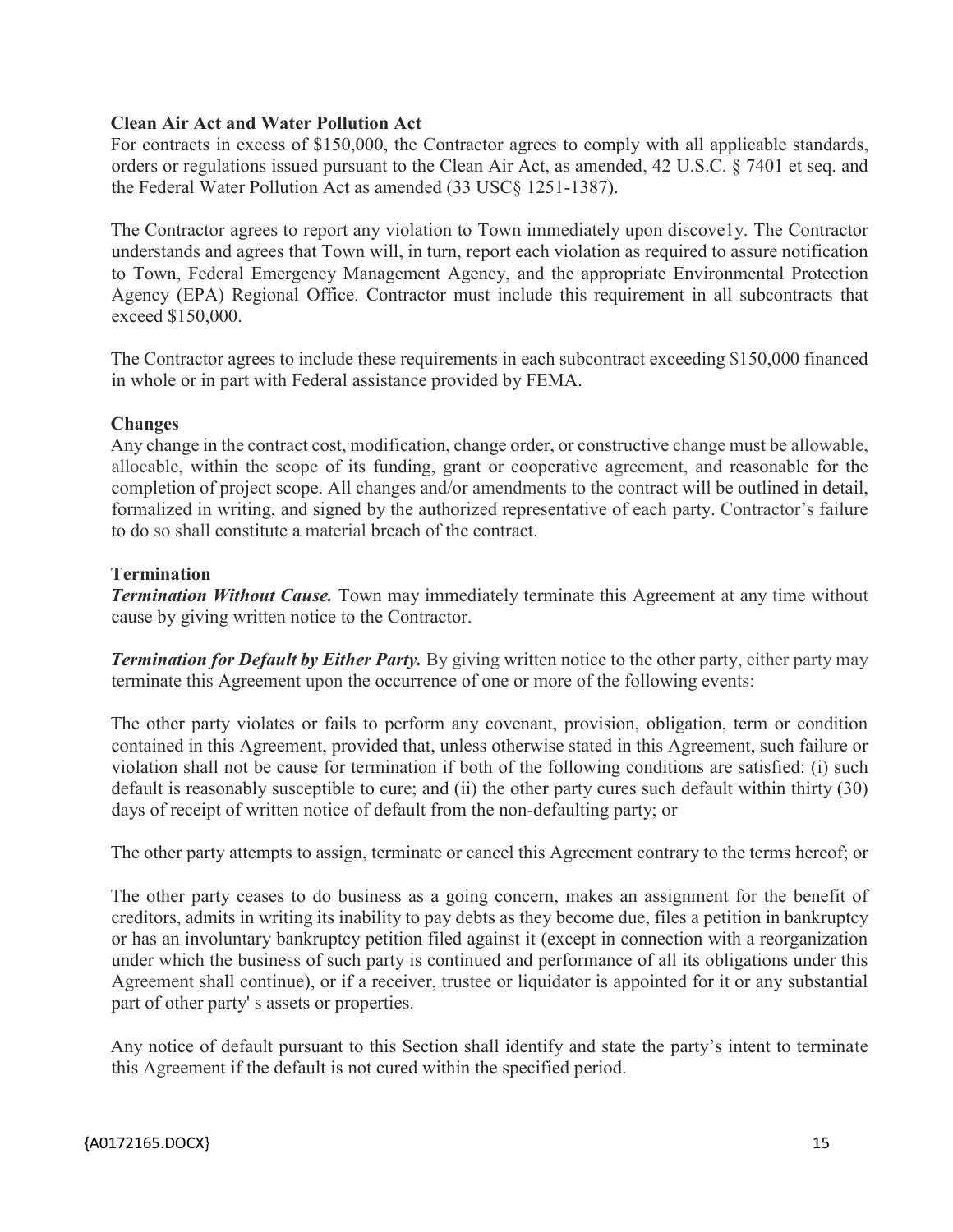*Additional Grounds for Default Termination by Town.* By giving written notice to the Contractor, Town may also terminate this Agreement upon the occurrence of one or more of the following events (which shall each constitute grounds for termination without a cure period and without the occurrence of any of the other events of default previously listed):

The Contractor makes or allows to be made any material written misrepresentation or provides any materially misleading written information in connection with this Agreement, Contractor's Proposal, or any covenant, agreement, obligation, term or condition contained in this Agreement; or

The Contractor takes or fails to take any action which constitutes grounds for immediate termination under the terms of this Agreement, including but not limited to failure to obtain or maintain the insurance policies and endorsements as required by this Agreement, or failure to provide the proof of insurance as required by this Agreement.

*Cancellation of Orders and Subcontracts.* In the event this Agreement is terminated by Town for any reason prior to the end of the term, the Contractor shall upon termination immediately discontinue all service in connection with this Agreement and promptly cancel all existing orders and subcontracts, which are chargeable to this Agreement. As soon as practicable after receipt of notice of termination, the Contractor shall submit a statement to Town showing in detail the services performed under this Agreement to the date of termination.

*No Effect on Taxes, Fees, Charges, or Reports.* Any termination of the Agreement shall not relieve the Contractor of the obligation to pay any fees, taxes or other charges then due to Town, nor relieve the Contractor of the obligation to file any daily, monthly, quarterly or annual reports covering the period to termination nor relieve the Contractor from any claim for damages previously accrued or then accruing against the Contractor.

*Obligations Upon Expiration or Termination.* Upon expiration or termination of this Agreement, the Contractorshall promptly (a) return to Town all computer programs, files, documentation, data, media, related material and any other recording devices, information, or compact discs that are owned by Town; (b) deliver to Town all Work Product; (c) allow Town or a new vendor access to the systems, software, infrastructure, or processes of the Contractor that are necessary to migrate the Services to a new vendor; and (d) refund to Town all pre-paid sums for Products or Services that have been cancelled and will not be delivered.

*No Suspension.* In the event that Town disputes in good faith an allegation of default by the Contractor, notwithstanding anything to the contrary in this Agreement, the Contractor agrees that it will not terminate this Agreement or suspend or limit the delivery of Products or Services or any warranties or repossess, disable or render unusable any Software supplied by the Contractor, unless (i) the parties agree in writing, or (ii) an order of a court of competent jurisdiction determines otherwise.

*Authority to Terminate.* The Town Manager or his designee is authorized to terminate this Agreement on behalf of Town.

*Audit.* During the term of the Agreement and for a period of one (1) year after termination or expiration of this Agreement for any reason, Town shall have the right to audit, either itself or through a third party, all books and records (including but not limited to the technical records) and facilities of the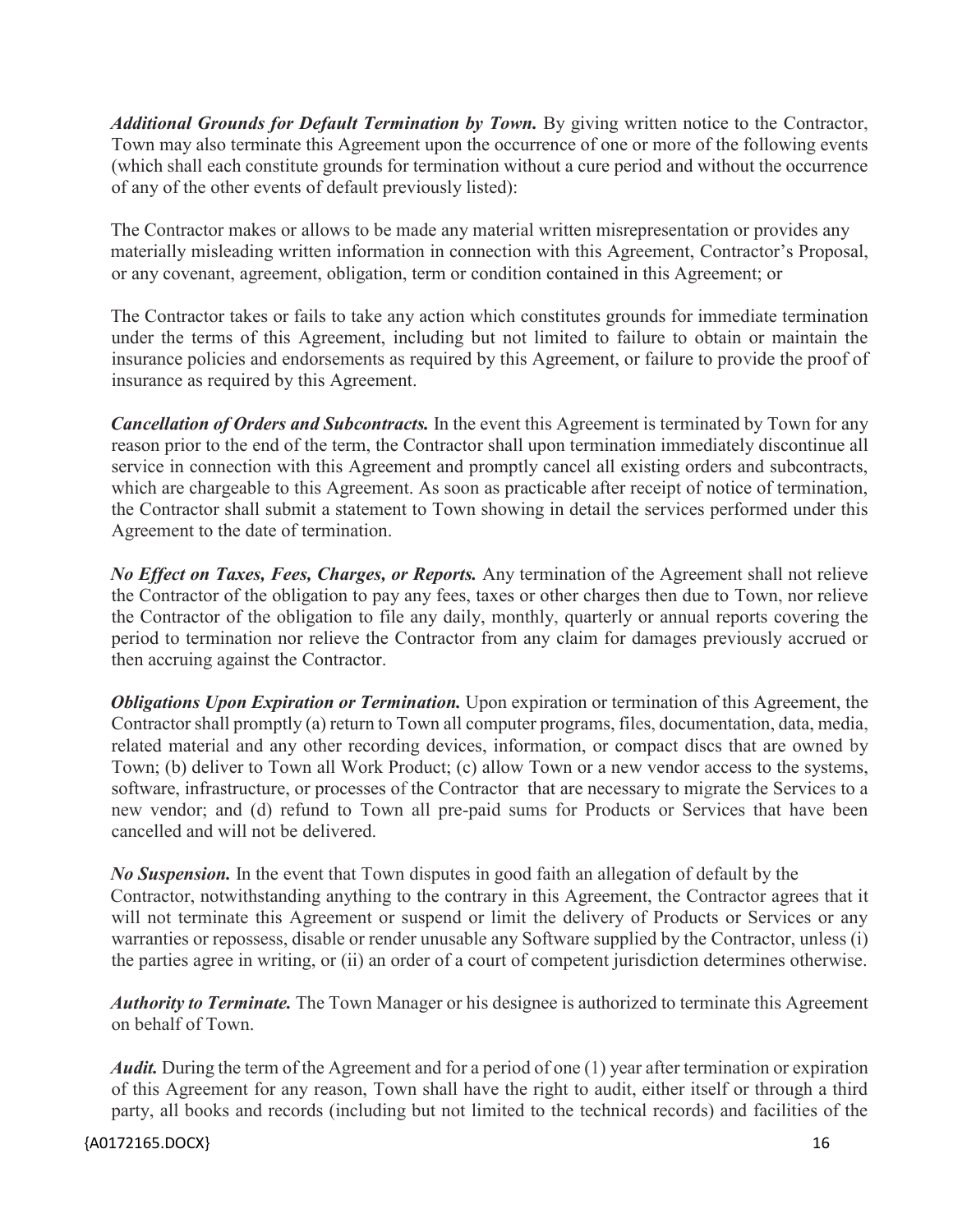Contractor necessary to evaluate Contractor's compliance with the terms and conditions of the Agreement or Town's payment obligations. Town shall pay its own expenses, relating to such audits, but shall not have to pay any expenses or additional costs of the Contractor. However, if noncompliance is found that would have cost Town in excess of \$5,000 but for the audit, then the Contractor shall be required to reimburse Town for the cost of the audit.

### **Remedies**

*Right to Cover:* If the Contractor fails to meet any completion date or resolution time set forth in this Agreement (including the Exhibits), and it fails to cure such default within one (1) business day after receiving written notice from Town of such failure, Town may take any of the following actions with or without terminating this Agreement, and in addition to and without limiting any other remedies it may have:

Employ such means as it may reasonably deem advisable and appropriate to perform itself or obtain the Services from a third party until the matter is resolved and Town is again able to resume Performance under this Agreement; and

Deduct any and all reasonable expenses incurred by Town in obtaining or performing the Services from any money then due or to become due Town, and, should Town's reasonable cost of obtaining or performing the services exceed the amount due the Contractor, collect the difference from the Contractor.

*Right to Withhold Payment.* If Contractor materially breaches any provision of this Agreement, Town shall have a right to withhold all payments due to Contractor with respect to the services that are the subject of such breach until such breach has been fully cured.

*Specific Performance and Injunctive Relief.* The Contractor agrees that due to the potential impact on public health, monetary damages may not be an adequate remedy for the Contractor's failure to provide the Services required by this Agreement, and monetary damages may not be the equivalent of the performance of such obligation. Accordingly, the Contractor hereby agrees that Town may seek an order granting specific performance of such obligations of the Contractor in a court of competent jurisdiction within the State of North Carolina. The Contractor further consents to Town seeking injunctive relief (including a temporary restraining order) to assure performance in the event the Contractor breaches the Agreement in any material respect.

**Setoff.** Each party shall be entitled to setoff and deduct from any amounts owed to the other party pursuant to this Agreement all damages and expenses included as a result of the other party's breach of this Agreement, following any applicable cure periods, and provided such party has given notice of its intention to apply a setoff prior to making the payment deduction, together with documentary evidence demonstrating that such party has actually incurred the damages and/or expenses being setoff.

*Other Remedies.* Except as specifically set forth in the main body of this Agreement, the remedies set forth above shall be deemed cumulative and not exclusive and may be exercised successively or concurrently, in addition to any other available remedy.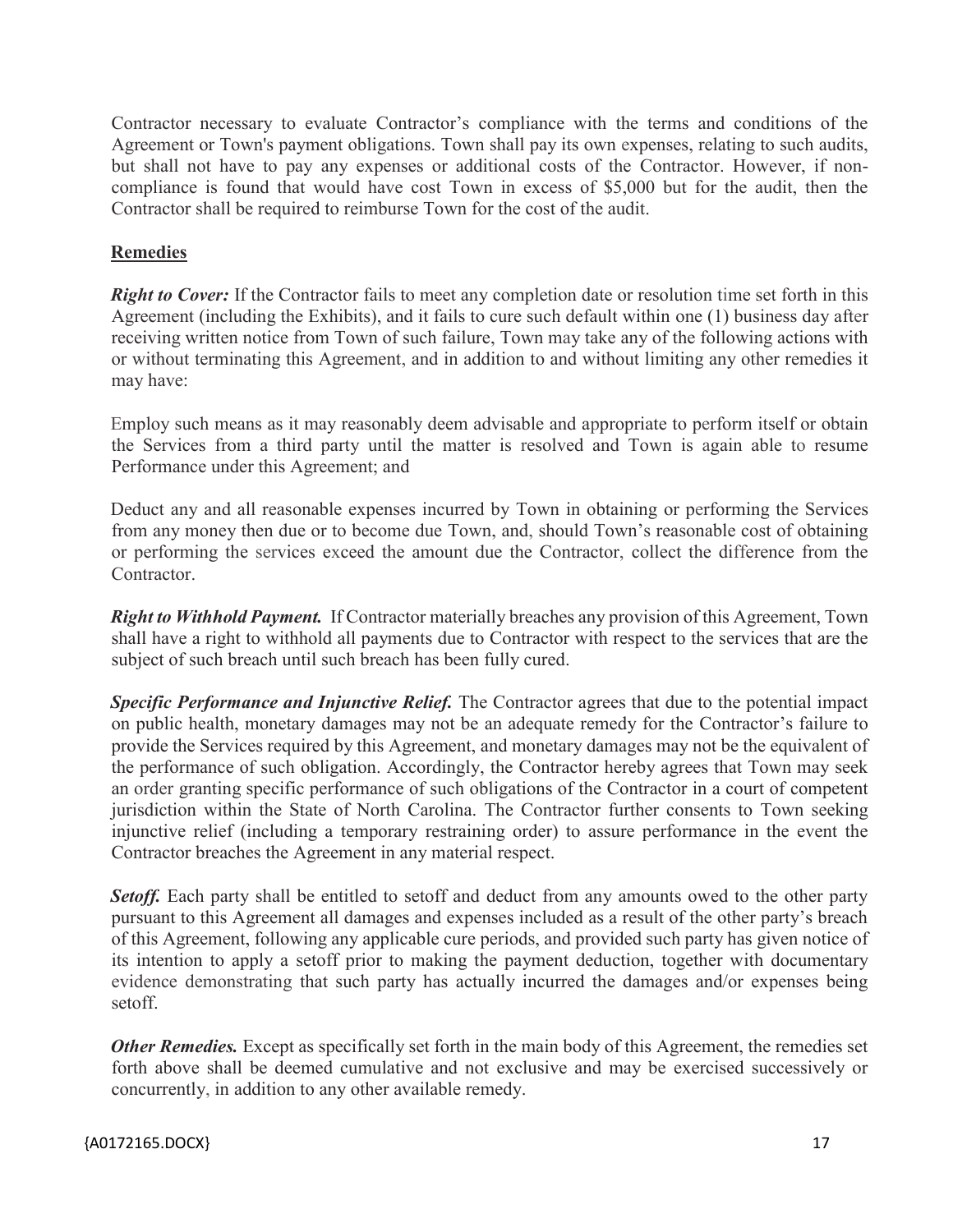#### **Debarment and Suspension**

A contract award (see C.R.F. 180.220) must not be made to parties listed on the government wide exclusions in the System for Award Management (SAM), in accordance with the OMB guidelines at 2 C.F.R. 180 that implement Executive Orders 12549 (3 C.F.R. part 1986 Comp., p. 189) and 12689 (3 C.F.R. part 1989 Comp., p. 235), "Debarment and Suspension." SAM exclusions contain the names of parties debarred, suspended, or otherwise excluded by agencies, as well as parties declared ineligible under statutory or regulatory authority other than Executive Order 12549. The Contractor shall certify compliance.

This contract is a covered transaction for purposes of 2 C.F.R. Part 180 and 2 C.F.R. Part. 3000. As such, the Contractor is required to verify that none of the Contractor, its principals (defined at 2 C.F.R. § 180.995), or its affiliates (defined at 2 C.F.R. § 180.905) are excluded (defined at 2 C.F.R.§ 180.940) or disqualified (defined at 2 C.F.R. § 180.935).

The Contractor is required to comply with 2 C.F.R. Part 180, Subpart C and 2 C.F.R. pt. 3000, Subpart C and must include a requirement to comply with these regulations in any lower tier covered transaction it enters into. By signing and submitting its bid or proposal, the bidder or proper certifies that:

This certification in this clause is a material representation of fact relied upon by Town. If it is later determined that the bidder or proposer knowingly rendered an erroneous certification, in addition to remedies available by Town, the federal government may pursue available remedies, including but not limited to suspension and/or debarment. The bidder or proposer agrees to comply with the requirements of 2 C.F.R. Part 180, Subpart C and 2 C.F.R. Part 3000, Subpart C while this offer is valid and throughout the period of any contract that may arise from this offer. The bidder or proposer further agrees to include a provision requiring such compliance in its lower tier covered transactions."

#### **Equal Employment Opportunity**

During the performance of this contract, the Contractor agrees as follows:

1. The Contractor shall not discriminate against any employee or applicant for employment because of race, color, religion, sex, or national origin. The Contractor will take affirmative action to ensure that applicants are employed, and that employees are treated during employment without regard to their race, color, religion, sex, or national origin. Such action shall include, but not be limited to the following: Employment, upgrading, demotion, or transfer; recruitment or recruitment advertising; layoff or termination; rates of pay or other forms of compensation; and selection for training, including apprenticeship. The Contractor agrees to post in conspicuous places, available to employees and applicants for employment, notices to be provided setting forth the provisions of this nondiscrimination clause.

2. The Contractor will, in all solicitations or advertisements for employees placed by or on behalf of the Contractor, state that all qualified applicants will receive considerations for employment without regard to race, color, religion, sex, or national origin.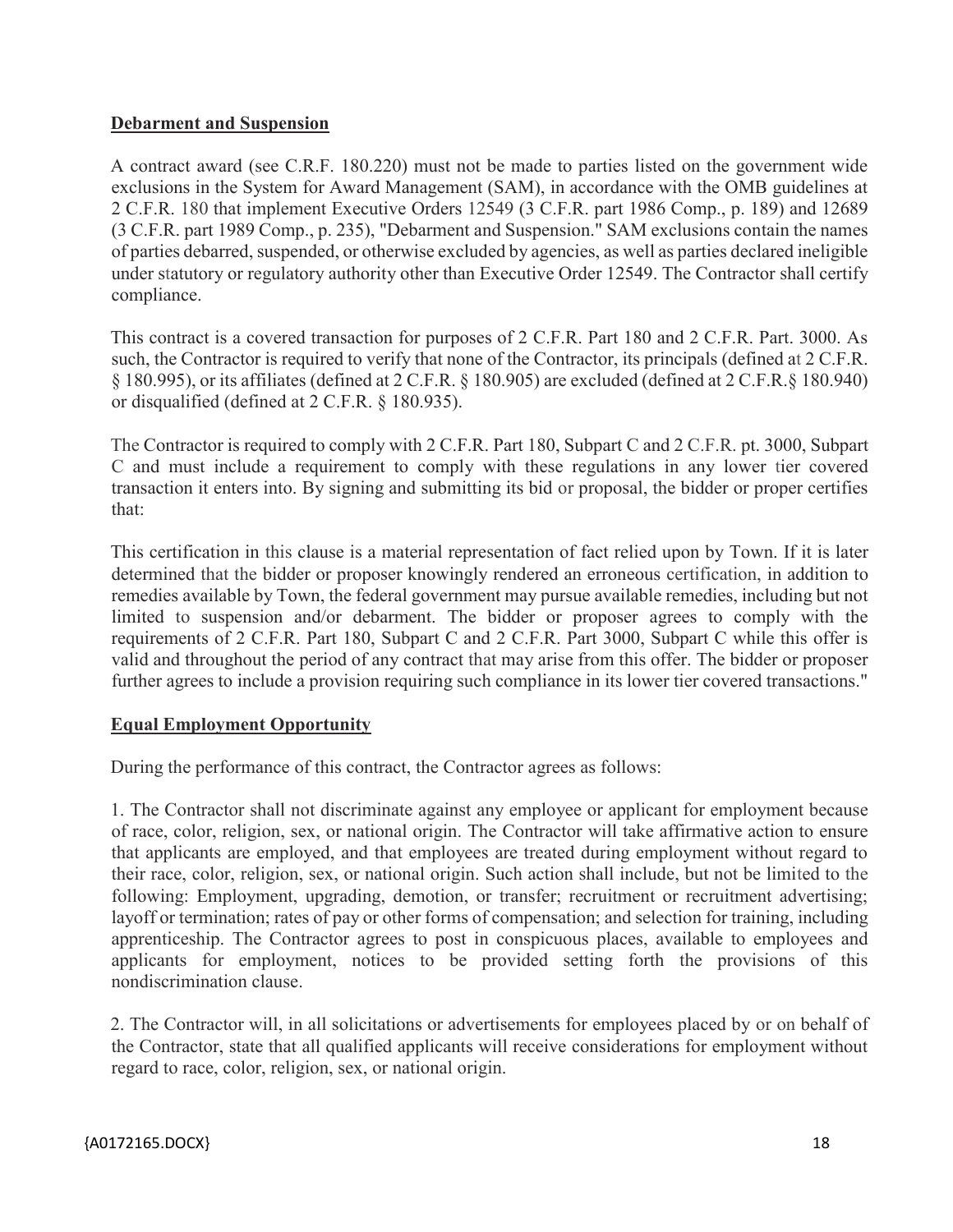3. The Contractor will not discharge or in any other manner discriminate against any employee or applicant for employment because such employee or applicant has inquired about, discussed, or disclosed the compensation of the employee or applicant or another employee or applicant. This provision shall not apply to instances in which an employee who has access to the compensation information of other employees or applicants as a part of such employee's essential job functions discloses the compensation of such other employees or applicants to individuals who do not otherwise have access to such information, unless such disclosure is in response to a formal complaint or charge, in furtherance of an investigation, proceeding, hearing, or action, including an investigation conducted by the employer, or is consistent with the contractor's legal duty to furnish information.

4. The Contractor will send to each labor union or representative of workers with which he has a collective bargaining agreement or other contract or understanding, a notice to be provided advising the said labor union or workers' representatives of the Contractor's commitments under this section, and shall post copies of the notice in conspicuous places available to employees and applicants for employment.

5. The Contractor will comply with all provisions of Executive Order 11246 of September 24, 1965, as amended by executive Order 11375, and with the rules, regulations, and relevant orders of the Secretary of Labor.

6. The Contractor will furnish all information and reports required by Executive Order 11246 of September 24, 1965, and by rules, regulations, and orders of the Secretary of Labor, or pursuant thereto, and will pe1mit access to his books, records, and accounts by the administering agency and the Secretary of Labor for purposes of investigation to ascertain compliance with such rules, regulations, and orders.

7. In the event of the Contractor's noncompliance with the nondiscrimination clauses of this contract or with any of the said rules, regulations, or orders, this contract may be canceled, terminated, or suspended in whole or in part and the Contractor may be declared ineligible for further Government contracts or federally assisted construction contracts in accordance with procedures authorized in Executive Order 11246 of September 24, 1965, and such other sanctions as may be imposed and remedies invoked as provided in Executive Order 11246 of September 24, 1965, or by rule, regulation, or order of the Secretary of Labor, or as otherwise provided by law.

8. The Contractor will include the portion of the sentence immediately preceding paragraph (1) and the provisions of paragraphs (1) through (8) in every subcontract or purchase order unless exempted by rules, regulations, or orders of the Secretary of Labor issued pursuant to section 204 of Executive Order 11246 of September 24, 1965, so that such provisions will be binding upon each sub-contractor or vendor. The Contractor will take such action with respect to any subcontract or purchase order as the administering agency may direct as a means of enforcing such provisions, including sanctions for noncompliance:

Provided, however, that in the event an Contractor becomes involved in, or is threatened with, litigation with a sub-contractor or vendor as a result of such direction by the administering agency the Contractor may request the United States to enter into such litigation to protect the interests of the United States.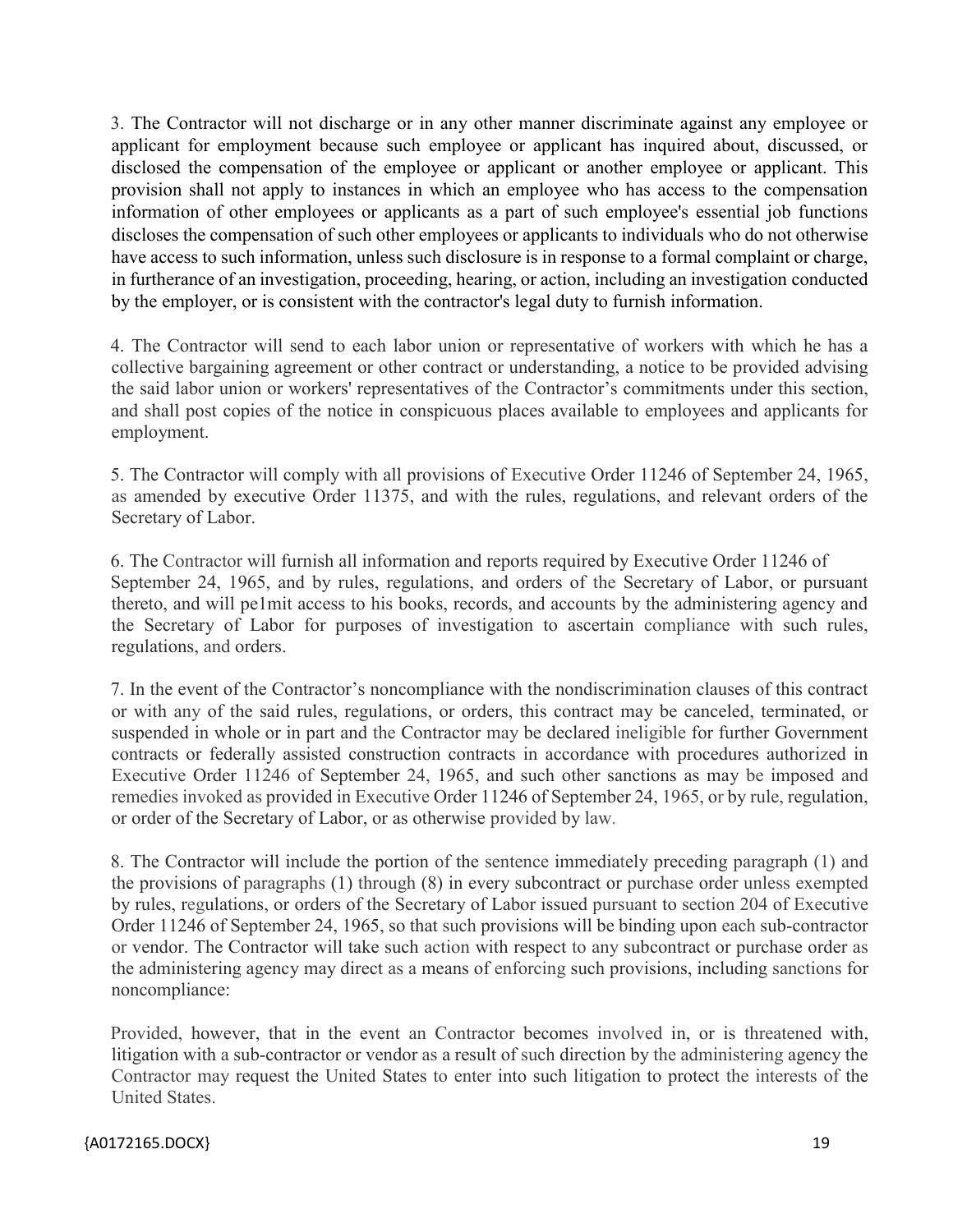The applicant further agrees that it will be bound by the above equal opportunity clause with respect to its own employment practices when it participates in federally assisted construction work: Provided, That if the applicant so participating is a State or local government, the above equal opportunity clause is not applicable to any agency, instrumentality or subdivision of such government which does not participate in work on or under the contract. The applicant agrees that it will assist and cooperate actively with the administering agency and the Secretary of Labor in obtaining the compliance of contractors and subcontractors with the equal opportunity clause and the rules, regulations, and relevant orders of the Secretary of Labor, that it will furnish the administering agency and the Secretary of Labor such information as they may require for the supervision of such compliance, and that it will otherwise assist the administering agency in the discharge of the agency's primary responsibility for securing compliance. The applicant further agrees that it will refrain from entering into any contract or contract modification subject to Executive Order 11246 of September 24, 1965, with a contractor debarred from, or who has not demonstrated eligibility for, Government contracts and federally assisted construction contracts pursuant to the Executive Order and will carry out such sanctions and penalties for violation of the equal opportunity clause as may be imposed upon contractors and subcontractors by the administering agency or the Secretary of Labor pursuant to Part II, Subpart D of the Executive Order. In addition, the applicant agrees that if it fails or refuses to comply with these undertakings, the administering agency may take any or all of the following actions: Cancel, terminate, or suspend in whole or in part this grant (contract, loan, insurance, guarantee); refrain from extending any further assistance to the applicant under the program with respect to which the failure or refund occurred until satisfactory assurance of future compliance has been received from such applicant; and refer the case to the Department of Justice for appropriate legal proceedings.

#### **Contract Work Hours and Safety Standards Act (40 U.S.C. 3701-3708)**

Where applicable, all contracts awarded in excess of \$100,000 that involve the employment of mechanics or laborers must be in compliance with 40 U.S.C. 3702 and 3704, as supplemented by Department of Labor regulations (29 C.F.R. Part 5).

1. Overtime requirements. No contractor or sub-contractor contracting for any part of the contract work which may require or involve the employment of laborers or mechanics shall require or permit any such laborer or mechanic in any workweek in which he or she is employed on such work to work in excess of forty hours in such workweek unless such laborer or mechanic receives compensation at a rate not less than one and one-half times the basic rate of pay for all hours worked in excess of forty hours in such workweek.

2. Violation; liability for unpaid wages; liquidated damages. In the event of any violation of the clause set forth in paragraph (1) of this section the Contractor and any sub-contractor responsible therefor shall be liable for the unpaid wages. In addition, such Contractor and sub-contractor shall be liable to the United States (in the case of work done under contract for the District of Columbia or a territory, to such District or to such territory), for liquidated damages. Such liquidated damages shall be computed with respect to each individual laborer or mechanic, including watchmen and guards, employed in violation of the clause set forth in paragraph (1) of this section, in the sum of \$10 for each calendar day on which such individual was required or permitted to work in excess of the standard workweek of forty hours without payment of the overtime wages required by the clause set forth in paragraph (1) of this section.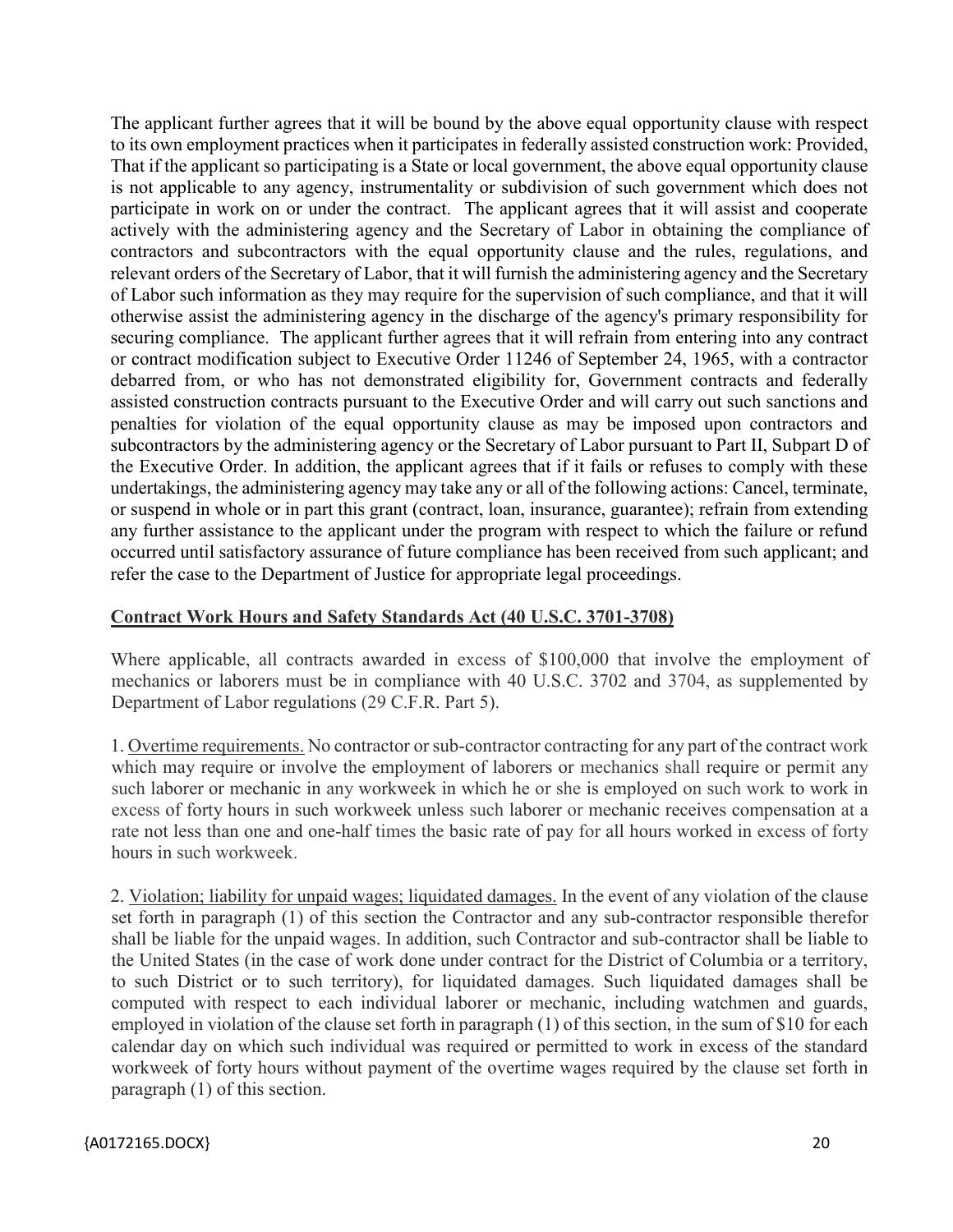3. Withholding for unpaid wages and liquidated damages. The Owner shall upon its own action or upon written request of an authorized representative of the Department of Labor withhold or cause to be withheld, from any moneys payable on account of work performed by the Contractor or subcontractor under any such contract or any other Federal contract with the same prime Contractor, or any other federally-assisted contract subject to the Contract Work Hours and Safety Standards Act, which is held by the same prime Contractor, such sums as may be determined to be necessary to satisfy any liabilities of such Contractor or sub-contractor for unpaid wages and liquidated damages as provided in the clause set forth in paragraph (2) of this section.

4. Sub-contractors. The Contractor or sub-contractor shall insert in any subcontracts the clauses set forth in paragraph (1) through (4) of this section and also a clause requiring the sub-contractors to include these clauses in any lower tier subcontracts. The prime Contractor shall be responsible for compliance by any sub-contractor or lower tier sub-contractor with the clauses set forth in paragraphs (1) through (4) of this section.

#### **Procurement of Recovered Materials**

1. In the performance of this contract, the Contractor shall make maximum use of products containing recovered materials that are EPA-designated items unless the product cannot be acquired—

• Competitively within a timeframe providing for compliance with the contract performance schedule;

- Meeting contract performance requirements; or
- At a reasonable price.

2. Information about this requirement, along with the list of EPA designated items, is available at EPA's Comprehensive Procurement Guidelines web site, [https://www.epa.gov/smm/comprehensiveprocurement-guideline-cpg-program.](https://www.epa.gov/smm/comprehensiveprocurement-guideline-cpg-program)

3. The Contractor also agrees to comply with all other applicable requirements of Section 6002 of the Solid Waste Disposal Act."

#### **Safeguarding Personal Identifiable Information:**

Contractor will take reasonable measures to safeguard protected personally identifiable information and other information designated as sensitive by the awarding agency or is considered sensitive consistent with applicable federal, state, and/or local laws regarding privacy and obligations of confidentiality.

#### **DHS Seal, Logo, and Flags**

The Contractor shall not use the Department of Homeland Security (DHS) seal(s), logos, crests, or reproductions of flags or likenesses of DHS agency officials without pre-approval by the specific federal agency.

#### **Byrd Anti-Lobbying Amendment, 31 U.S.C. § 1352 (as amended)**

Contractors who apply or bid for an award of \$100,000 or more shall file the required certification. Each tier certifies to the tier above that it will not and has not used Federal appropriated funds to pay any person or organization for influencing or attempting to influence an officer or employee of any agency, a member of Congress, officer or employee of Congress, or an employee of a member of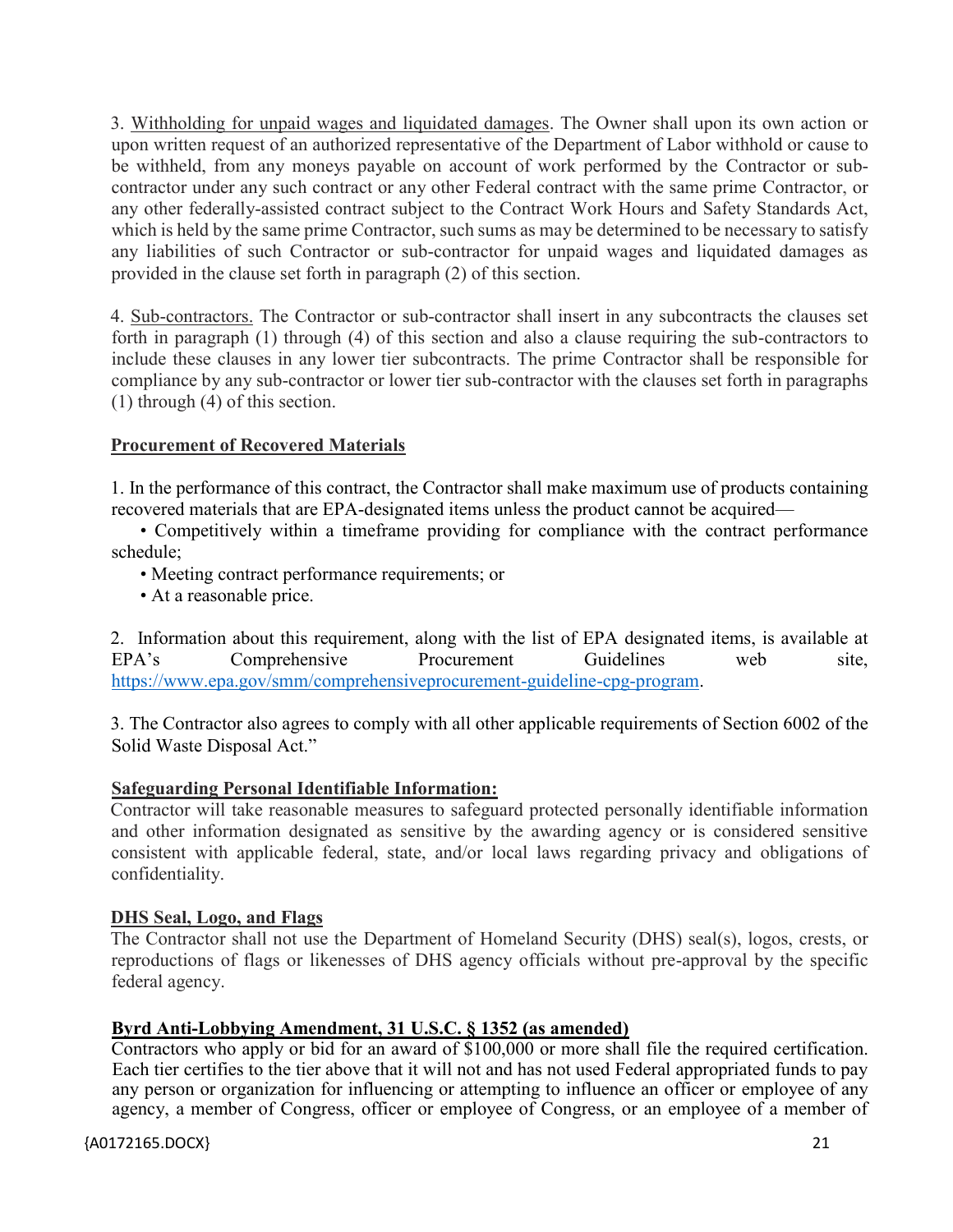Congress in connection with obtaining any Federal contract, grant, or any other award covered by 31 U.S.C. § 1352. Each tier shall also disclose any lobbying with non-Federal funds that takes place in connection with obtaining any Federal award. Such disclosures are forwarded from tier to tier up to the recipient."

# **APPENDIX A, 44 C.F.R. PART 18 – CERTIFICATION REGARDING LOBBYING**

Certification for Contracts, Grants, Loans, and Cooperative Agreements (To be submitted

with each bid or offer exceeding \$100,000)

The undersigned [Contractor] certifies, to the best of his or her knowledge, that:

1. No Federal appropriated funds have been paid or will be paid, by or on behalf of the undersigned, to any person for influencing or attempting to influence an officer or employee of an agency, a Member of Congress, an officer or employee of Congress, or an employee of a Member of Congress in connection with the awarding of any Federal contract, the making of any Federal grant, the making of any Federal loan, the entering into of any cooperative agreement, and the extension, continuation, renewal, amendment, or modification of any Federal contract, grant, loan, or cooperative agreement.

2. If any funds other than Federal appropriated funds have been paid or will be paid to any person for influencing or attempting to influence an officer or employee of any agency, a Member of Congress, an officer or employee of Congress, or an employee of a Member of Congress in connection with this Federal contract, grant, loan, or cooperative agreement, the undersigned shall complete and submit Standard Form-LLL, "Disclosure Form to Report Lobbying," in accordance with its instructions.

3. The undersigned shall require that the language of this certification be included in the award documents for all subawards at all tiers (including subcontracts, subgrants, and contracts under grants, loans, and cooperative agreements) and that all subrecipients shall certify and disclose accordingly.

This certification is a material representation of fact upon which reliance was placed when this transaction was made or entered into. Submission of this certification is a prerequisite for making or entering into this transaction imposed by 31, U.S.C. § 1352 (as amended by the Lobbying Disclosure Act of 1995). Any person who fails to file the required certification shall be subject to a civil penalty of not less than \$10,000 and not more than \$100,000 for each such failure.

The Contractor, errifies or affirms the truthfulness and accuracy of each statement of its certification and disclosure, if any. In addition, the Contractor understands and agrees that the provisions of 31 U.S.C. § 3801 *et seq*., apply to this certification and disclosure, if any.

Signature of Contractor's Authorized Official

Name and Title of Contractor's Authorized Official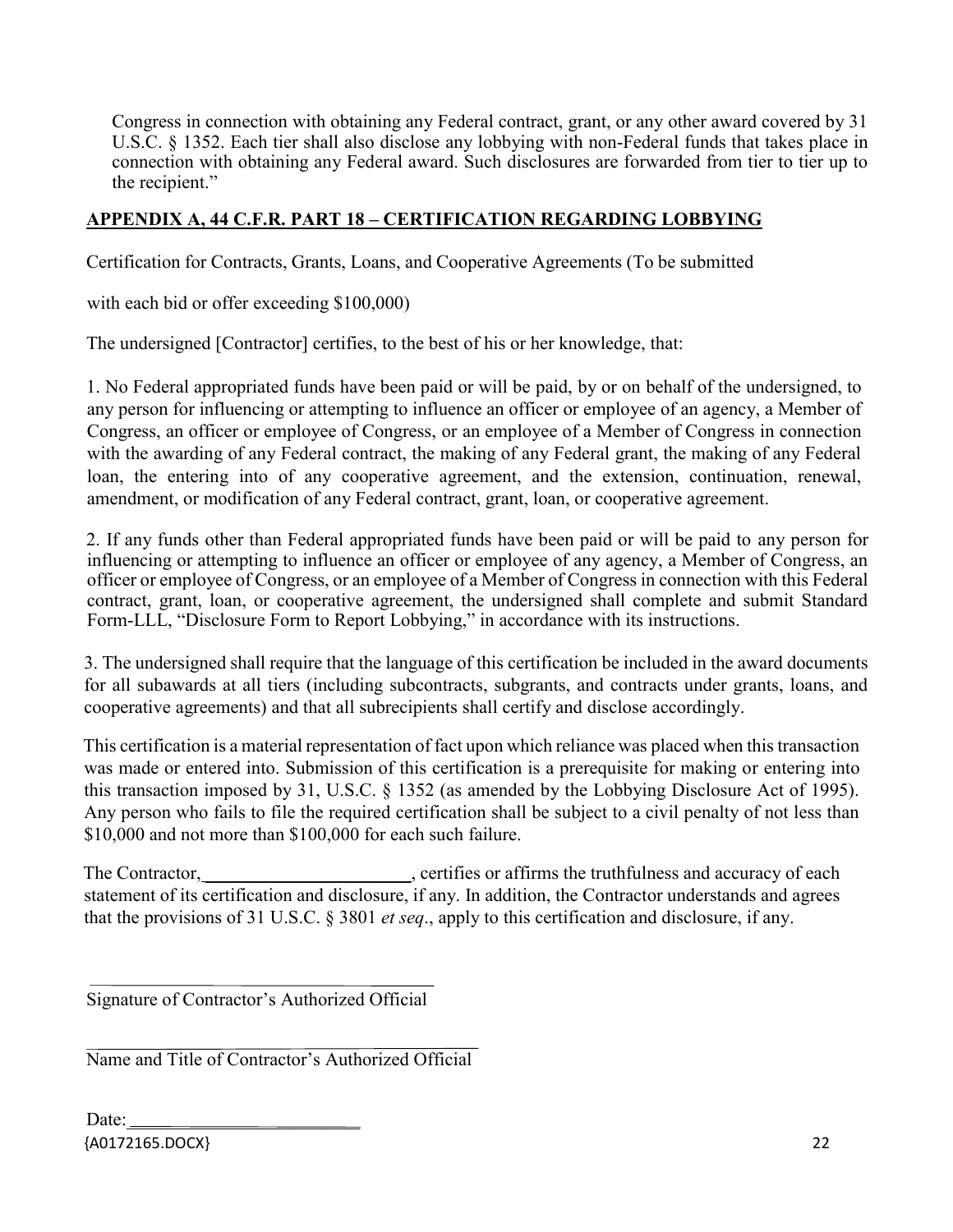#### **Access to Records**. The following access to records requirements apply to this contract:

- 1. The Contractor agrees to provide the necessary NC State FEMA related entity, Town, the FEMA Administrator, the Comptroller General of the United States, or any of their authorized representatives access to any books, documents, papers, and records of the Contractor which are directly pertinent to this contract for the purposes of making audits, examinations, excerpts, and transcriptions.
- 2. The Contractor agrees to permit any of the foregoing parties to reproduce by any means whatsoever or to copy excerpts and transcriptions as reasonably needed.
- 3. The Contractor agrees to provide the FEMA Administrator or his authorized representatives' access to construction or other work sites pertaining to the work being completed under the contract.
- 4. In compliance with the Disaster Recovery Act of 2018, the Town and the Contractor acknowledge and agree that no language in this contract is intended to prohibit audits or internal reviews by the FEMA Administrator or the Comptroller General of the United States.

#### **Compliance with Federal Law, Regulations, and Executive Orders**.

This is an acknowledgement that FEMA financial assistance will be used to fund the contract only. The Contractor will comply will all applicable federal law, regulations, executive orders, FEMA policies, procedures, and directives.

**No Obligation by Federal Government.** The Federal Government is not a party to this contract and is not subject to any obligations or liabilities to the non-Federal entity, contractor, engineer or any other party pertaining to any matter resulting from the contract.

**Program Fraud and False or Fraudulent Statements or Related Acts.** The Contractor acknowledges that 31 U.S.C. Chap. 38 (Administrative Remedies for False Claims and Statements) applies to the Contractor's actions pertaining to this contract.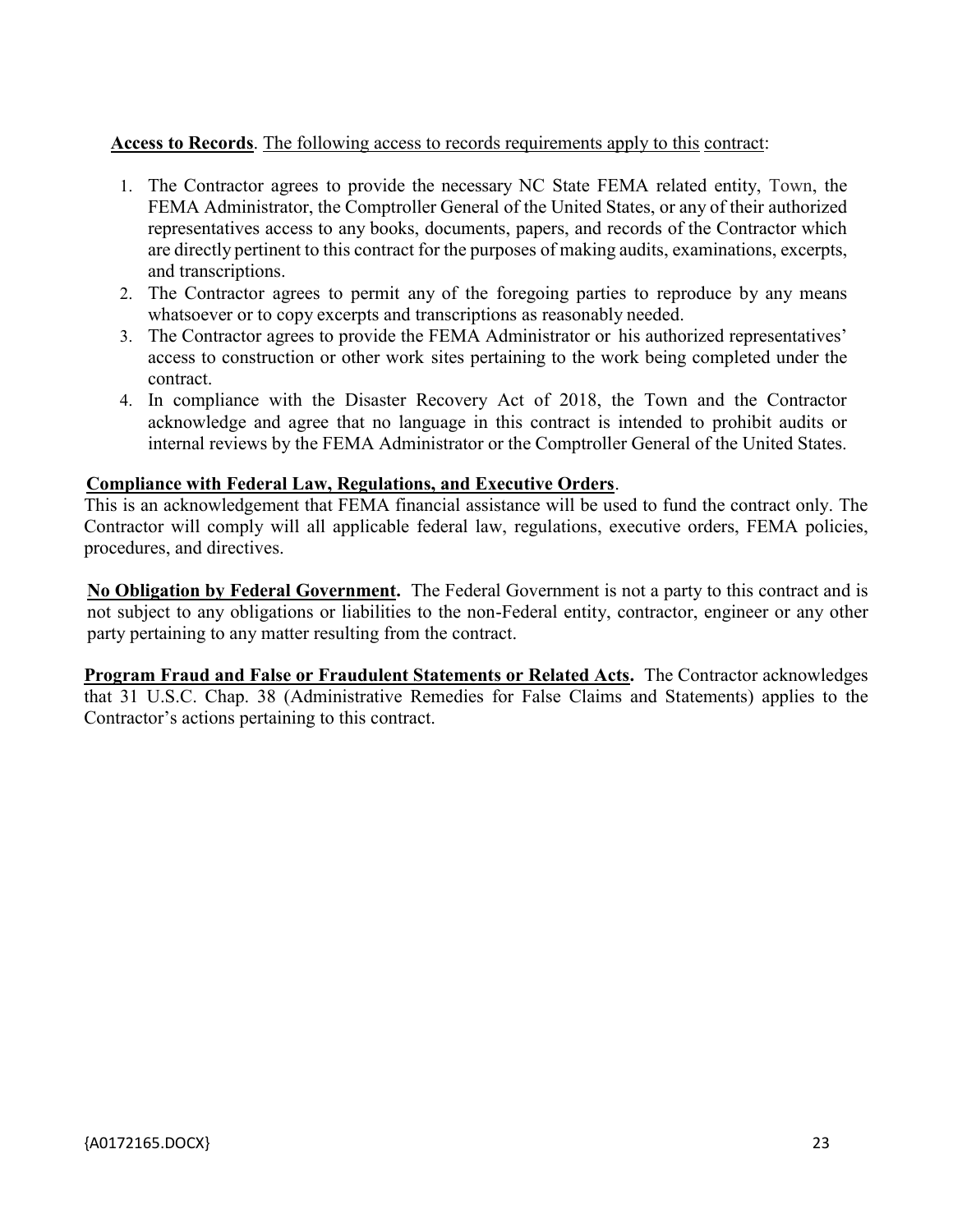IN WITNESS WHEREOF, the parties hereto have set their hands and seals on the date first written above

#### TOWN OF BUTNER CONTRACTOR

| By:           | Bv:           |
|---------------|---------------|
| Printed Name: | Printed Name: |
| Title:        | Title:        |
| Date:         | Date:         |

#### **PRE-AUDIT CERTIFICATION:**

This instrument has been pre-audited in the manner required by the Local Government Budget and Fiscal Control Act.

BY: \_\_\_\_\_\_\_\_\_\_\_\_\_\_\_\_\_\_\_\_\_\_\_\_\_\_\_\_\_\_\_\_\_\_\_\_\_\_\_\_\_\_\_\_\_

Susan Hiscocks, Finance Director

Account Number\_\_\_\_\_\_\_\_\_\_\_\_\_\_\_\_\_\_\_\_\_\_\_\_\_\_\_\_\_\_\_

Project Code (if applicable)\_\_\_\_\_\_\_\_\_\_\_\_\_\_\_\_\_\_\_\_\_\_\_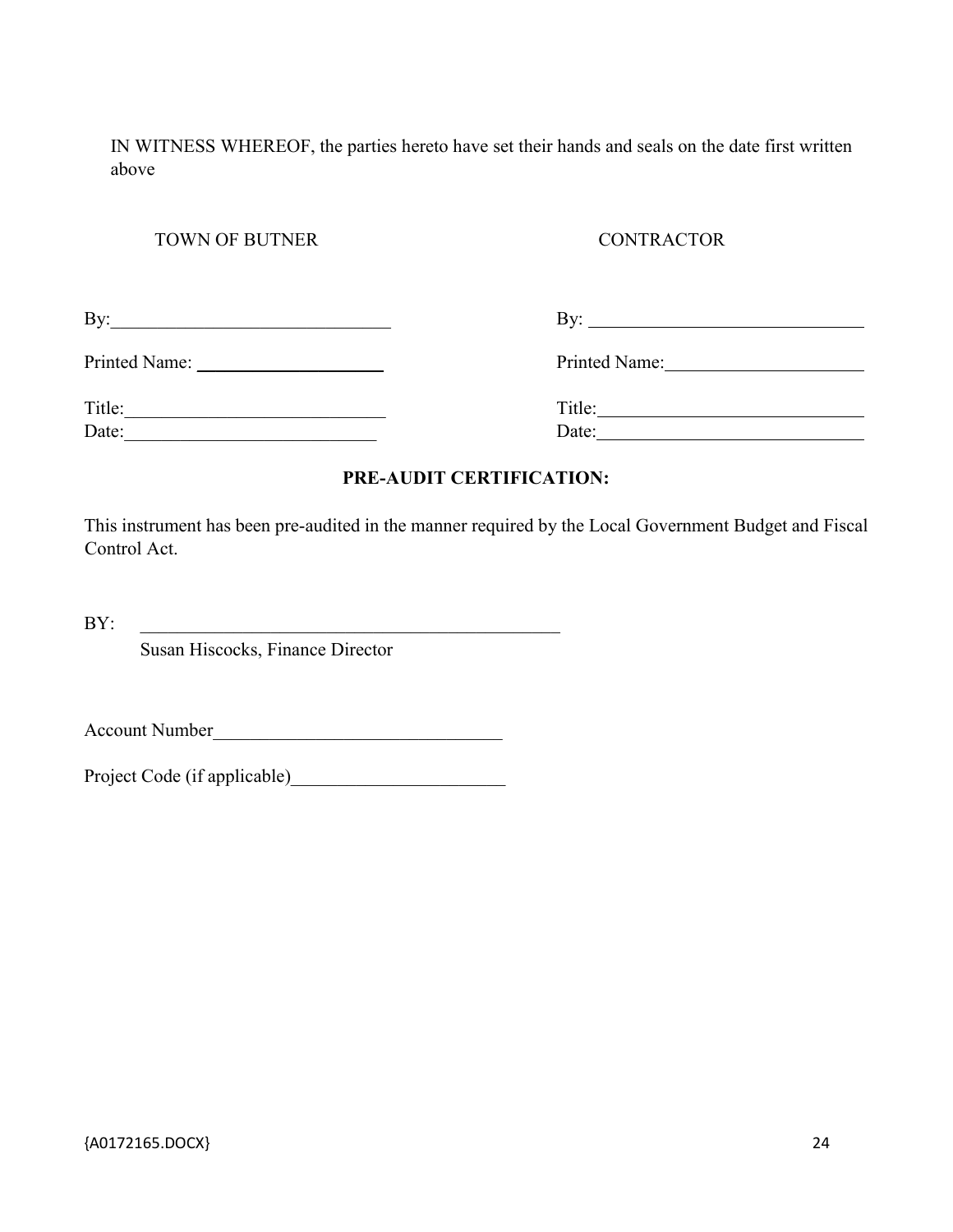### **GENERAL INFORMATION AND INSTRUCTIONS**

#### A. Procurement Process

The RFP is not a bid. The Town is not obligated to enter into contract on the basis of any proposal submitted in response to this request. The Town reserves the right, in its sole discretion, to reject all submissions, reissue subsequent RFP, terminate, restructure or amend this procurement process at anytime. The Town may contact any or all proposers after receiving their proposal to seek clarification or to schedule presentations by the proposer. The final selection and contract negotiation rests solely with the Town.

- B. The Town will rank all responses and may at its discretion request presentations from any or all vendors as needed. No interpretation shall be binding unless in writing from the Town of Butner.
- C. The Town, at its discretion, may hold a pre-submittal meeting at a site and date, location and time to be determined.
- D. Rejection of Proposals

Any proposals that do not conform to the essential requirements of the RFP shall be rejected. The Town reserves the right to waive informalities and minor irregularities in submittals and reserves the sole right to determine what constitutes informalities and minor irregularities. The Town reserves the right to reject any or all proposals and waive minor irregularities in the evaluation procedures. The Town reserves the right to negotiate modifications to proposals that it deems acceptable.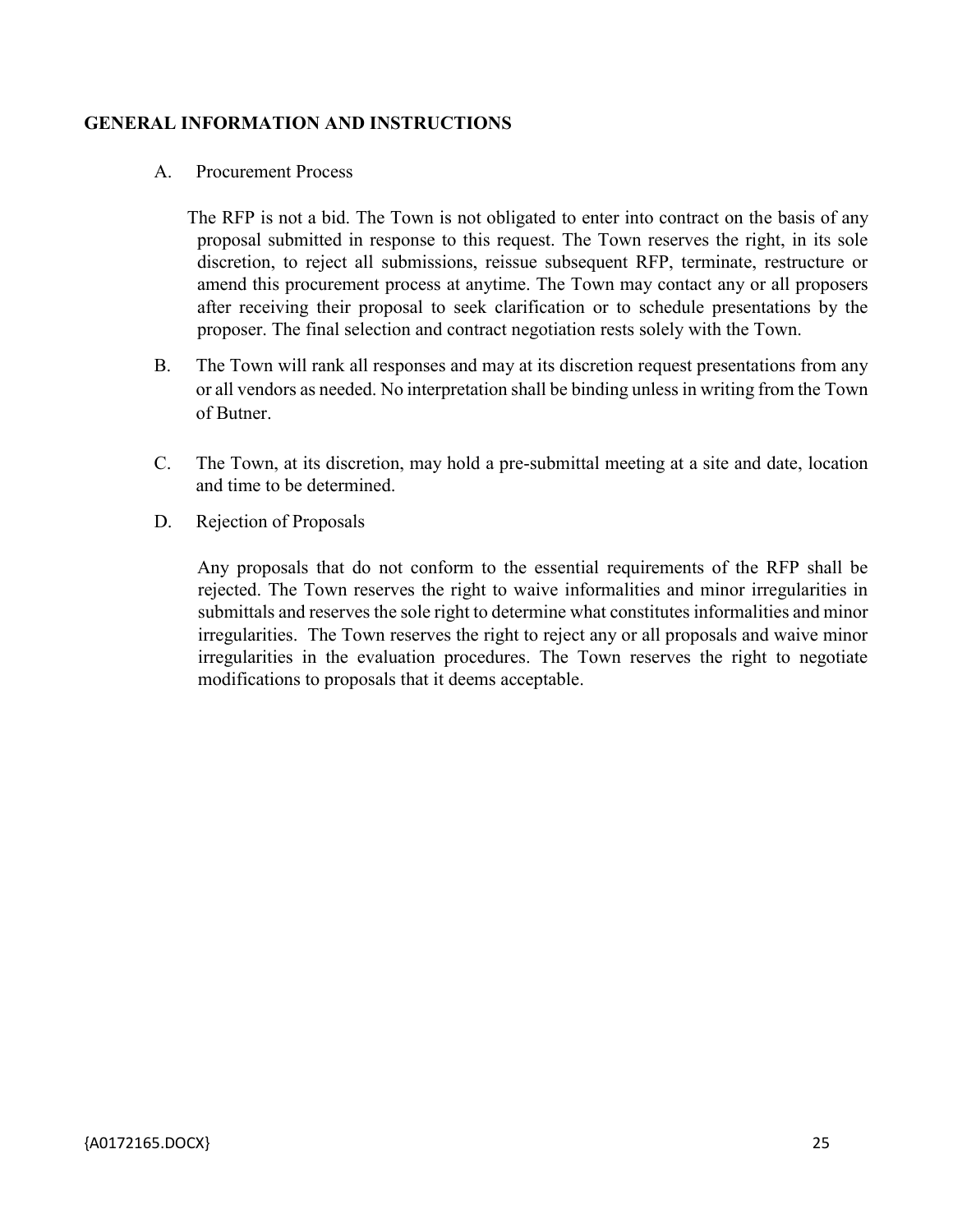| <b>FEE SCHEDULE</b>    |                                                                                                                                                                                                                                                  |               |                |
|------------------------|--------------------------------------------------------------------------------------------------------------------------------------------------------------------------------------------------------------------------------------------------|---------------|----------------|
| 1.                     | <b>Fixed Site Debris Monitors</b>                                                                                                                                                                                                                | \$            | Per hour       |
| 2.                     | <b>Field Debris Monitors-</b>                                                                                                                                                                                                                    | \$            | Per hour       |
| 3.<br>$\overline{4}$ . | Hazard Tree, Stump, or Tree Limb Hanger Removal Monitor                                                                                                                                                                                          | \$            | Per hour       |
|                        | Data Manager/Reporting Supervisor                                                                                                                                                                                                                | \$            | Per hour       |
| 5.                     | GIS Analyst/Mapping Coordinator                                                                                                                                                                                                                  | \$            | Per hour       |
| 6.                     | Training and Assistance - Sessions shall be for all key Town personnel,<br>Monitoring Contractor personnel, and assistance in all disaster debris<br>recovery monitoring efforts as requested                                                    |               | Price Included |
| 7.                     | Project Manager                                                                                                                                                                                                                                  | \$            | Per Hour       |
| 8.                     | <b>Emergency Operations Manager</b>                                                                                                                                                                                                              | \$            | Per Hour       |
| 9.                     | Field Supervisor                                                                                                                                                                                                                                 | $\mathcal{S}$ | Per Hour       |
| 10.                    | Clerical Staff/Data Entry Clerk                                                                                                                                                                                                                  | $\mathcal{S}$ | Per Hour       |
| 11.                    | <b>Environmental Specialist</b>                                                                                                                                                                                                                  | \$            | Per Hour       |
| 12.                    | Temporary Storage of Documents - The CONTRACTOR shall provide<br>storage of daily or disaster-related documents and reports for protection<br>during the disaster event                                                                          |               | Price Included |
| 13.                    | Reporting and Documentation - The CONTRACTOR shall provide and<br>submit to the Town all reports and documents as may be necessary to<br>adequately document the Debris Recovery Monitoring Services in<br>accordance with FEMA/NC requirements. |               | Price Included |
| 14.                    | Additional Cost for providing an Automated Debris Data Collection system<br>if used instead of paper load tickets                                                                                                                                |               |                |

**The prices shown above are all-inclusive of overhead, administrative costs, per diem costs, transportation costs, and all other direct or indirect costs or charges. Proposer may include other positions, with hourly rates, as recommended or needed.**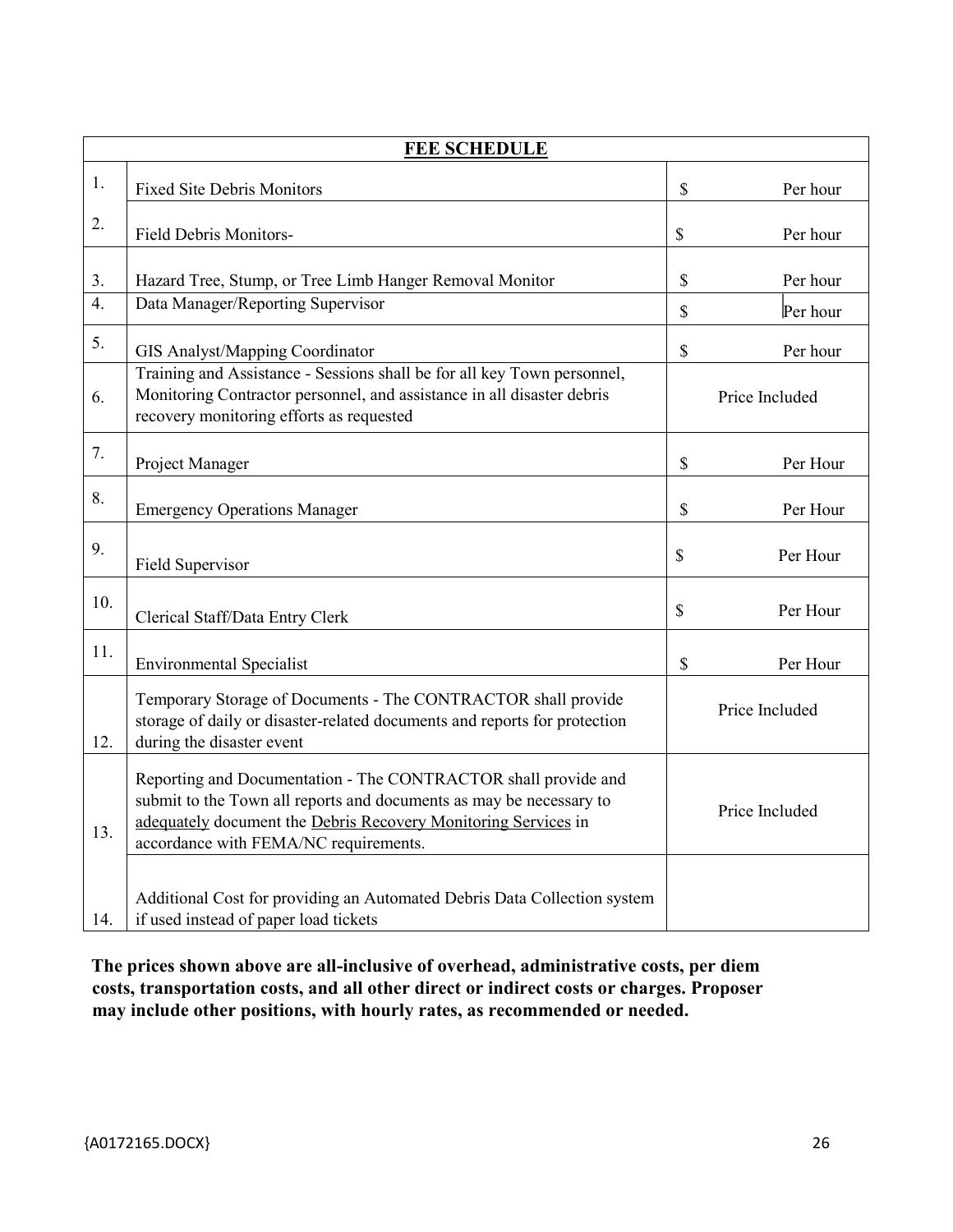# APPENDIX D: DEBRIS MANAGEMENT PLAN JOB AID

FEMA encourages State, Territorial, Tribal, and local governments to establish written procedures and guidance for managing debris in an expeditious, efficient and environmentally sound manner. FEMA refers to this as a Debris Management Plan (DMP).

The content of a DMP will vary depending on State, Territorial, Tribal, and local vulnerabilities, ordinances, zoning, critical infrastructure locations, disposal locations, and other localized factors. The following 10 elements are the basic components of a comprehensive DMP:

#### **Overview**

This section should include the following information:

- The purpose of the DMP and its overarching goals,
- How the DMP was developed and who participated in development (include all internal departments and external entities that may be involved with debris operations), and
- Whether the DMP is officially adopted by the governing body.

#### **Incidents and Assumptions**

Forecasting the type and quantity of debris is essential to the debris removal operations planning process. The DMP should include:

- types and anticipated quantities of debris that may be generated, Identification of the types and severity of incidents most likely to occur along with the
- debris, and • Identification of the type of handling and equipment necessary to safely manage the
- A description of the general terrain types, land use, and accessibility for the areas that would most likely be impacted by the incident and how these characteristics may affect debris operations.

There are many types of debris with various considerations for each, as shown in the table below.

| <b>Vegetative Debris</b>                            | Vegetative debris includes whole trees, stumps, trunks, branches, limbs, and<br>other leafy material.                                                                                                                                                                                                                                                                                       |
|-----------------------------------------------------|---------------------------------------------------------------------------------------------------------------------------------------------------------------------------------------------------------------------------------------------------------------------------------------------------------------------------------------------------------------------------------------------|
| <b>Construction and</b><br><b>Demolition Debris</b> | Construction and demolition debris includes components of buildings and<br>structures, such as lumber and wood, gypsum wallboard, glass, metal, roofing<br>material, tile, carpeting and other floor coverings, window coverings, pipe,<br>concrete, asphalt, equipment, furnishings, and fixtures. The definition of<br>construction and demolition debris may vary between jurisdictions. |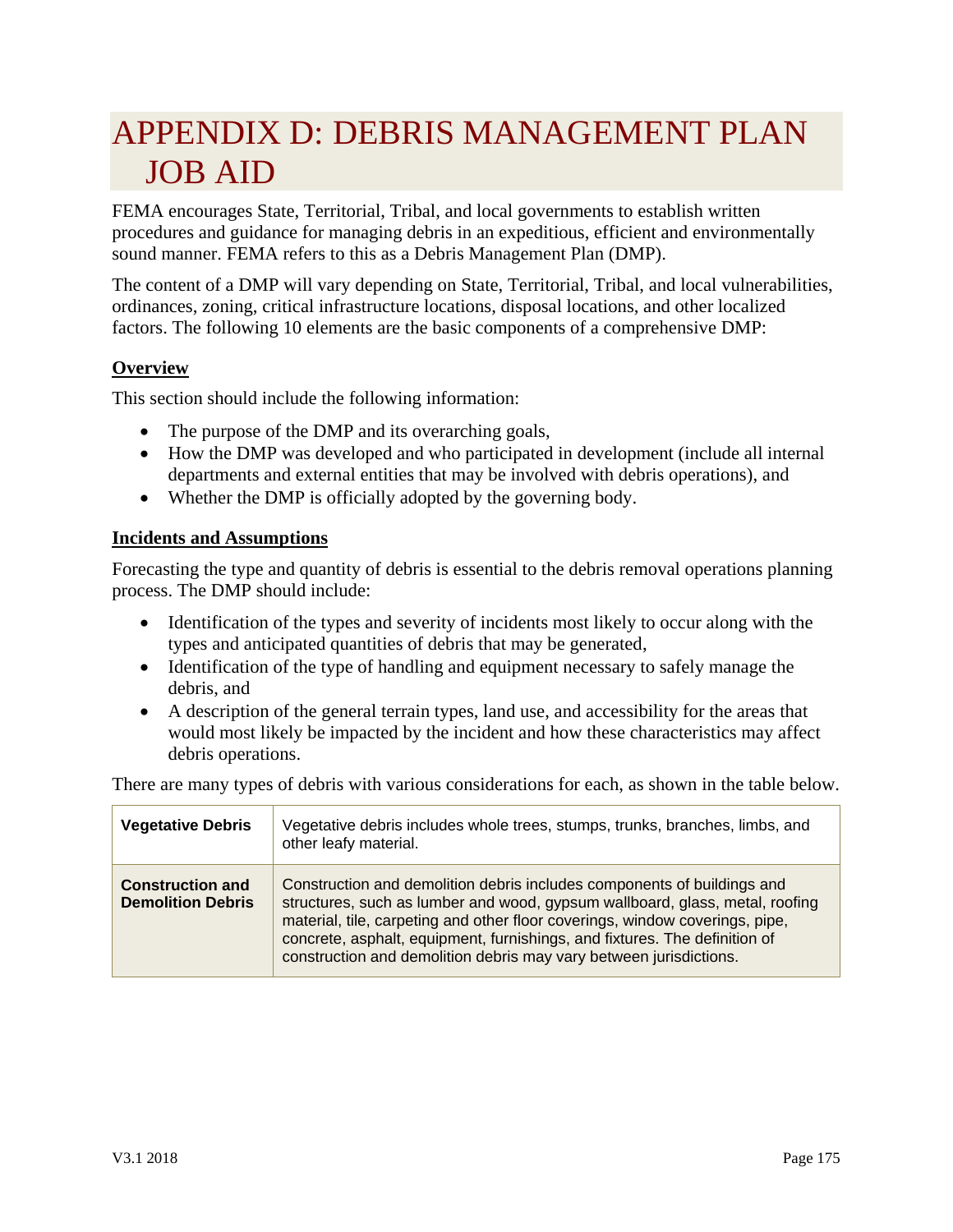| <b>Hazardous Waste</b>                     | Hazardous waste is a waste that appears on one of the four hazardous waste<br>lists in Title 40 of the Code of Federal Regulations (CFR) Part 261 or exhibits at<br>least one of the following four characteristics:<br>Ignitability<br>$\bullet$<br>Corrosivity<br>$\bullet$<br>Reactivity<br>$\bullet$<br><b>Toxicity</b><br>$\bullet$<br>Hazardous waste is regulated under the Resource Conservation and Recovery<br>Act (RCRA) and contains properties that make it potentially harmful to human<br>health or the environment. The State or Tribal environmental office and the U.S.<br>Environmental Protection Agency (EPA) provide first response functions in<br>cases of commercial, agricultural, industrial, and toxic waste spills. The DMP<br>should include the contact information for both parties in case of a large<br>contamination issue.                                                                                                                                                                                                                                                              |
|--------------------------------------------|-----------------------------------------------------------------------------------------------------------------------------------------------------------------------------------------------------------------------------------------------------------------------------------------------------------------------------------------------------------------------------------------------------------------------------------------------------------------------------------------------------------------------------------------------------------------------------------------------------------------------------------------------------------------------------------------------------------------------------------------------------------------------------------------------------------------------------------------------------------------------------------------------------------------------------------------------------------------------------------------------------------------------------------------------------------------------------------------------------------------------------|
| <b>Household</b><br><b>Hazardous Waste</b> | Household Hazardous Waste (HHW) is a hazardous product or material used<br>and disposed of by residential consumers, rather than commercial or industrial<br>consumers. HHW includes some paints, stains, varnishes, solvents, pesticides,<br>and other products or materials containing volatile chemicals that catch fire,<br>react, or explode under certain circumstances, or that are corrosive or toxic.<br>HHW mixed with other debris types will contaminate the entire load, which<br>necessitates special disposal methods. The overall cost of debris disposal can<br>escalate quickly if HHW collection and disposal is not planned and executed<br>with care.<br>Pre-disaster planning should include training for hazardous waste response<br>teams to collect, sort, store, and dispose of excessive quantities of HHW. The<br>planning staff should consider having emergency hazardous waste removal<br>contracts in place with pre-qualified contractors to perform the work.<br>After an incident, the Applicants should set-up HHW collection centers to avoid<br>commingling of HHW with other debris. |
| <b>White Goods</b>                         | White goods are defined as discarded household appliances such as<br>refrigerators, freezers, air conditioners, heat pumps, ovens, ranges, washing<br>machines, dryers, and water heaters. Many white goods contain ozone-<br>depleting refrigerants, mercury, or compressor oils. The Clean Air Act prohibits<br>the release of refrigerants into the atmosphere and requires that certified<br>technicians extract refrigerants from white goods before disposal or recycling.<br>Some States and Tribal Governments also require certified technicians to<br>extract compressor oils before disposal or recycling. To avoid releases of<br>refrigerants or oils, the collection of white goods should be accomplished<br>carefully by manually placing the appliance on trucks or by using lifting<br>equipment that will not damage the elements that contain the refrigerants or<br>oils.<br>The DMP should identify certified recycling centers that are permitted to take<br>white goods.                                                                                                                            |
| <b>Electronic Waste</b>                    | Electronic waste (e-waste) refers to electronics that contain hazardous<br>materials, such as computer monitors, televisions, cell phones, and batteries.<br>These products may contain minerals and chemicals that require specific<br>disposal methods.                                                                                                                                                                                                                                                                                                                                                                                                                                                                                                                                                                                                                                                                                                                                                                                                                                                                   |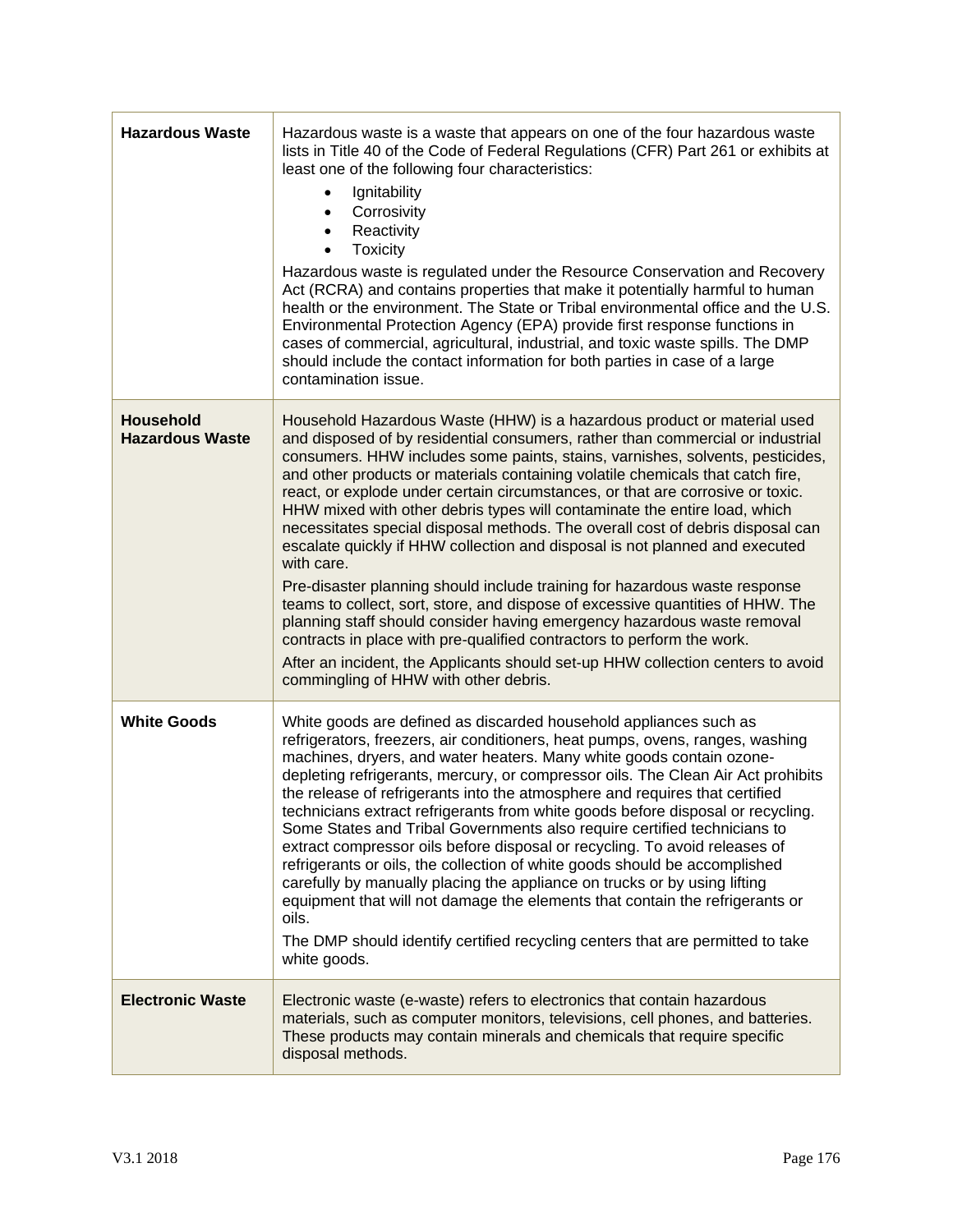| Soil, Mud, and<br>Sand                                                                     | Floods, landslides, winds, and storm surges often deposit soil, mud, and sand<br>on improved public property and public rights-of-way. Facilities commonly<br>affected by this type of debris include streets, sidewalks, storm and sanitary<br>sewers, water treatment facilities, drainage canals and basins, parks, and<br>public swimming pools.                                                                                               |  |
|--------------------------------------------------------------------------------------------|----------------------------------------------------------------------------------------------------------------------------------------------------------------------------------------------------------------------------------------------------------------------------------------------------------------------------------------------------------------------------------------------------------------------------------------------------|--|
| <b>Vehicles and</b><br><b>Vessels</b>                                                      | Vehicles and vessels may be damaged, destroyed, displaced, or lost as a result<br>of a disaster. These vehicles and vessels may eventually be abandoned<br>because of the damage incurred or because the original owners have<br>relocated. Vehicles and vessels may be classified as debris if they block public<br>access and critical facilities.                                                                                               |  |
| <b>Putrescent Debris</b>                                                                   | Putrescent debris is any debris that will decompose or rot, such as animal<br>carcasses and other fleshy organic matter.                                                                                                                                                                                                                                                                                                                           |  |
| <b>Infectious Waste</b>                                                                    | Infectious waste is waste capable of causing infections in humans and can<br>include contaminated animal waste, human blood, blood products, medical<br>waste, pathological waste, and discarded sharp objects (needles, scalpels, or<br>broken medical instruments). Clearance, removal, and disposal of infectious<br>waste may be under the authority of another Federal agency (the Centers for<br>Disease Control and Prevention, EPA, etc.). |  |
| Chemical,<br>Biological,<br>Radiological, and<br>Nuclear-<br>Contaminated<br><b>Debris</b> | Chemical, biological, radiological, and nuclear-contaminated debris is any<br>debris contaminated by chemical, biological, radiological, or nuclear materials.                                                                                                                                                                                                                                                                                     |  |

#### **Debris Collection and Removal**

A debris collection strategy establishes a systematic approach for the efficient removal of debris. The clearance and collection of debris should be structured to meet response and recovery priorities. As such, the DMP should:

- Identify and prioritize facilities that may be impacted by debris;
- Define the priorities during both the response and recovery phase operations;
- Describe the coordination process with other entities responsible for managing debris;
- Identify the roles and responsibilities for all entities and departments involved; and
- Describe the methods that will be used to collect debris (e.g., curbside collection, community drop-off bins).

#### **Debris Removal from Private Property**

Debris removal from private property is generally the responsibility of the individual property owners; however, when it is in the public interest to remove debris, the Applicant may act to abate the threat. The DMP should include:

- Identification of the circumstances under which the Applicant will take such action;
- The enabling laws that allow government to intercede in private property matters;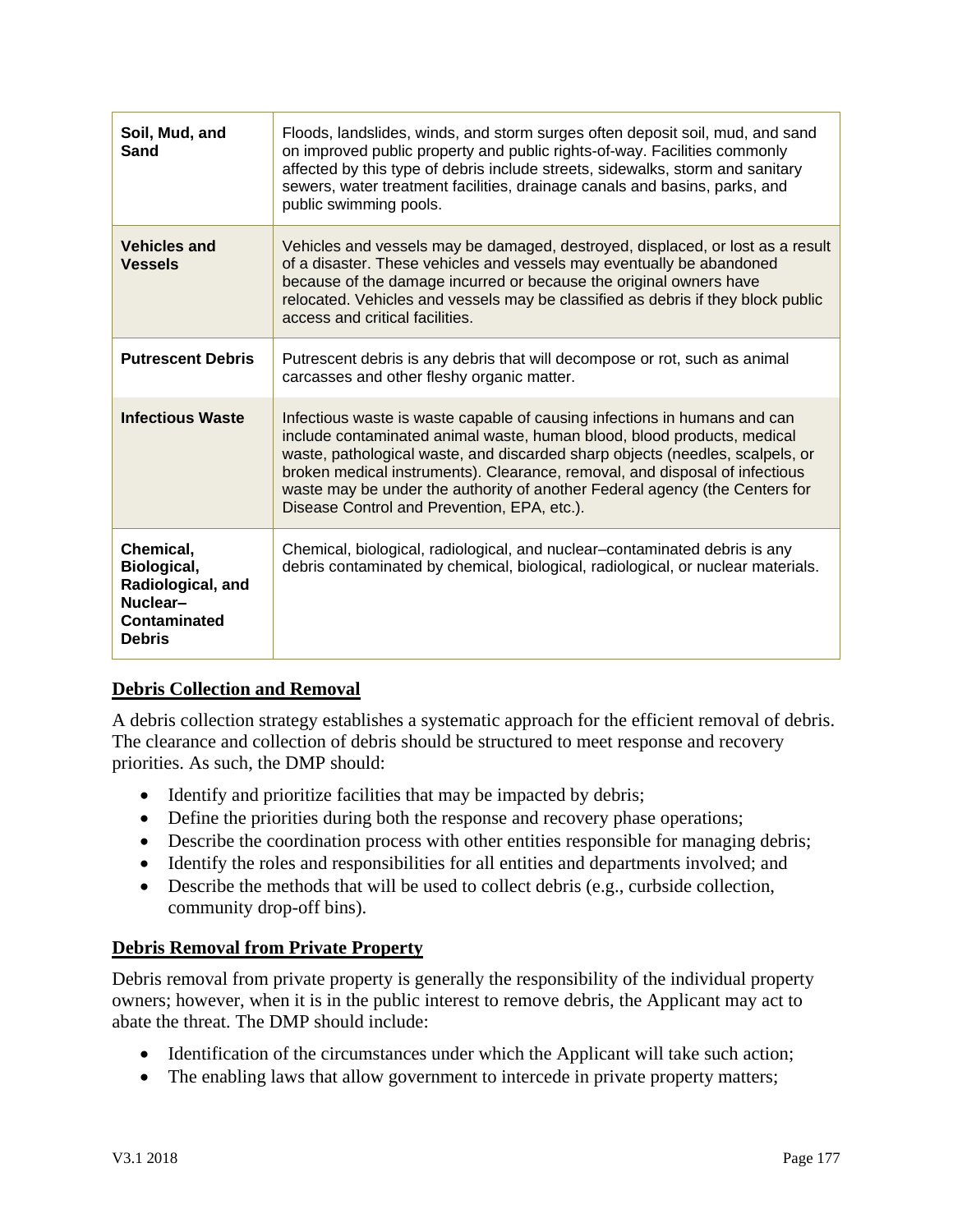- The process the jurisdiction will use to obtain permissions to enter onto private property; and
- The process the Applicant will undertake to recoup costs (such as insurance proceeds).

#### **Public Information**

The dissemination of debris removal information is critical to the effective and efficient removal of debris. The DMP should include a public information strategy to ensure that residents receive accurate and timely information about the parameters, rules, and guidelines for debris removal. For example, if allowing residents to place debris on the curb, information regarding the timeframe allowed and where and how to place the debris (e.g., segregated in shared piles with neighbors, not placed on sidewalks, in roadways, against fire hydrants or power lines).

#### **Health and Safety Requirements**

Debris operations can pose safety hazards and health risks to emergency workers and the public. The DMP should include specific details on safety rules and procedures to protect workers and the public and specific measures for adherence to safety rules and procedures.

#### **Environmental Considerations and Other Regulatory Requirements**

The removal and disposal of certain types of debris have impact on the human and physical environment. Successful debris operations depend on compliance with Federal, State, Territorial, Tribal, and local environmental laws. The DMP should identify all debris operations that may trigger compliance with environmental and historic preservation (EHP) laws, regulations, and Executive Orders. It should also identify how compliance will be achieved.

#### **Temporary Debris Management Sites and Disposal Locations**

The DMP should identify locations where the debris will be segregated, reduced, and disposed and whether it will be recycled.

 The Applicants should avoid selecting sites in or near environmentally or historically sensitive areas such as floodplains, wetlands, critical habitats of federally endangered species, historic districts, and archaeologically sensitive areas. Debris must be staged a safe distance from property boundaries, surface water, wetlands, structures, wells, and septic tanks with leach fields. If an EHP concern is identified, the potential site should be ranked lower than others.

Environmental permits and land-use variances may be required to establish a temporary site. Several agencies may be involved in issuing permits and granting approvals. The planning process should identify the potential permits that will be required to establish a facility. A listing of the permits should be part of the DMP and may include:

- Waste processing and recycling operations permit
- Temporary land-use permits
- Land-use variances
- Traffic circulation strategies
- Air quality permits
- Water quality permits
- Coastal commission land-use permits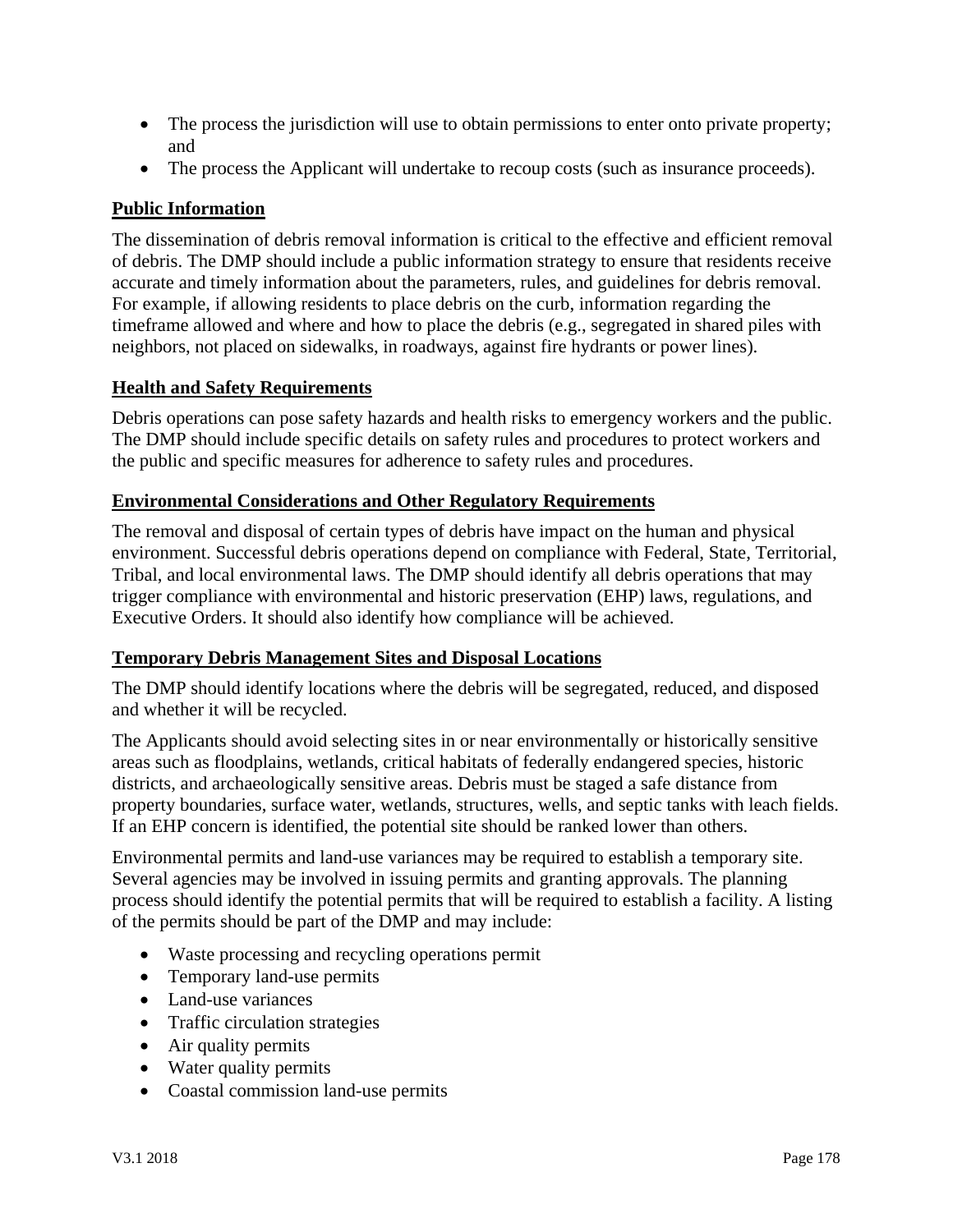- HHW permits
- Fire department permits
- Burn permits

The DMP should address traffic circulation at each of the disposal sites, disposal capacity, and how debris will be managed if there is a lack of landfill capacity. The DMP should identify the final disposal site of whole, reduced, or recycled debris.

#### **Force Account or Contract Resources and Procurement**

Jurisdictions can use staff resources, contractors, or a combination of both to monitor or conduct debris removal operations. The DMP should clearly define the types of work that the Applicant will perform with staff resources versus contracted services.

The DMP should describe the process and procedure for acquiring competitively procured contracted services, provide specific contract requirements, and explain how contractor qualifications are established.

#### **Monitoring Debris Operations**

The Applicant must monitor contracted debris removal operations. It may use staff resources, contractors, or a combination of both to monitor debris removal operations. FEMA encourages the Applicant to use its own employees to monitor debris removal operations. Professional Engineers and other certified professionals are not necessary



#### **Debris Removal Contractor Registry**

FEMA developed an on-line debris contractor registry tool to assist Applicants in identifying and contacting contractor resources. The registry tool can be found on FEMA's website [www.fema.gov/debris-removal-contractor](http://www.fema.gov/debris-removal-contractor-registry-information)[registry-information](http://www.fema.gov/debris-removal-contractor-registry-information)[\). T](http://www.fema.gov/business/contractor.shtm))he information provided in the registry is maintained by contractors and their representatives. FEMA does not verify and takes no responsibility for the accuracy of the information submitted. FEMA does not endorse, approve, or recommend any contractors, including those in the registry. State, Tribal, and local governments should perform all appropriate due diligence prior to entering into a contract. Contracting with any of the entities listed in the registry does not ensure reimbursement.

for debris monitoring. The primary role for debris monitors is to document the location and amount of debris collected. Debris monitors should be able to estimate debris quantities, differentiate between debris types, properly fill out load tickets, and follow all site safety procedures.

The DMP should include details as to how the jurisdiction will monitor its debris removal contractor at pickup sites and all disposal sites, including temporary sites and final disposal areas. The DMP should discuss who will perform the monitoring and describe each monitoring task. If the jurisdiction outsources a monitoring task, it must award the contract to a contractor who has no vested interest in the debris removal contract or contractor. There must be no conflict of interest between the monitoring contractor and the debris removal contractor.